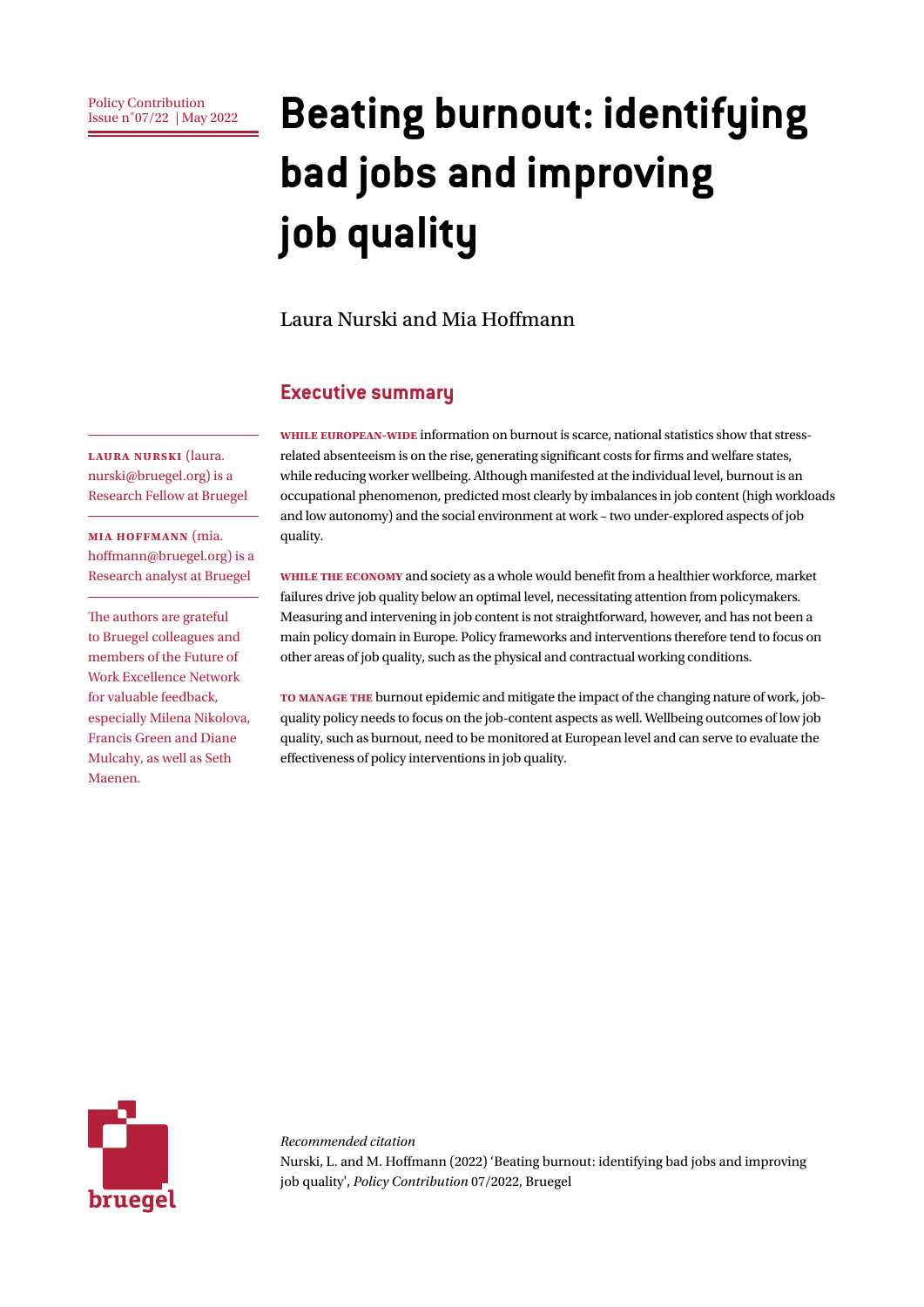### **1 Introduction**

The proportion of workers in Europe affected by job burnout has been on the rise for years. Although manifested at individual level, burnout is an occupational phenomenon that originates in the workplace and points to low-quality jobs. Burnout was already prevalent in some sectors including healthcare and education before the COVID-19 pandemic (Eurofound, 2018). The numbers affected in those sectors can be expected to rise after two years of additional strain from the pandemic. But heavy workloads are just one element of the equation. Low job control is also linked to burnout across occupations within the healthcare and education sectors (Taris et al, 2005)<sup>1</sup>.

This link between characteristics of jobs and the wellbeing of workers is the basis for the concept of job quality. Job quality is defined by Eurofound (2021) as "*measured at the level of the job and includes objective, observable job features that relate to meeting people's needs from work";* by the OECD *"in terms of its contribution to workers' well-being*" (Cazes *et al*, 2015); and by UNECE (2015) as "*the entirety of aspects of employment that may affect the well-being of employed persons*" (see section 5 for more details).

It therefore seems straightforward that, to control the burnout epidemic, improvements must be made to the quality of work2 . The European Union has had job quality on its agenda for more than twenty years<sup>3</sup>, but unfortunately, strong policy initiatives are still lacking.

# **2 Why does job quality matter?**

Job quality matters first and foremost because of its effect on workers. Job characteristics are beyond dispute the most important determinant of workers' occupational health and behavioural outcomes (Bakker and Demerouti, 2017). Job quality has been found to affect workers' attitudes (engagement, commitment, satisfaction) and behaviour (performance, absenteeism, turnover). It also has an impact on workers' wellbeing and mental health (stress, burnout) (see Humphrey *et al*, 2007 for a meta-analytic review). This has led the World Health Organisation (WHO) to classify burnout not as a medical condition but as an occupational phenomenon4 . Job quality even impacts physical health, especially in relation to heart disease, strokes and cardiovascular mortality: links have been found between these and long working hours (Pega *et al*, 2021) and low job control (Rugulies *et al*, 2020; Niedhammer *et al*, 2020).

- 1 See section 3.4 for our full definition of what constitutes a 'good' job.
- 2 While we mainly refer to 'jobs', most of our analysis can be applied to the broader concept of 'paid work' that may take place outside of standard employment relationships.
- 3 The European Council called for 'better jobs' at a summit in Lisbon in 2000; in 2017 member states committed to 'fair working conditions' under the European Pillar of Social Rights; and at the Porto Social Summit in 2021, the Council declared job quality a policy priority.
- 4 See [https://www.who.int/news/item/28-05-2019-burnout-an-occupational-phenomenon-international](https://www.who.int/news/item/28-05-2019-burn-out-an-occupational-phenomenon-international-classification-of-diseases)[classification-of-diseases](https://www.who.int/news/item/28-05-2019-burn-out-an-occupational-phenomenon-international-classification-of-diseases).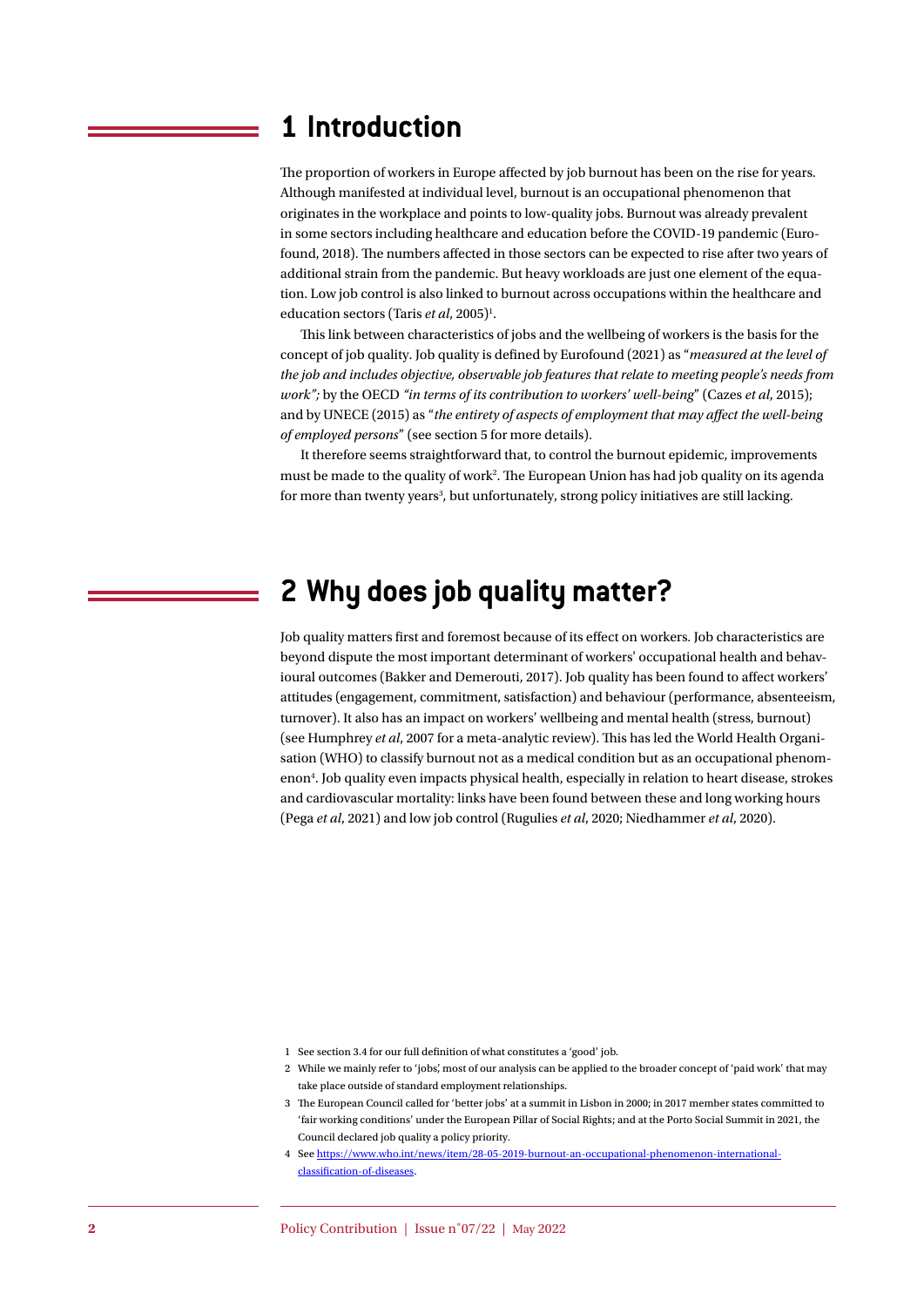#### **Box 1: Burnout in Europe**

According to the WHO, burnout is a syndrome "*resulting from chronic workplace stress that has not been successfully managed*"5 . The most common definition is "a state of exhaustion in which one is cynical about the value of one's occupation and doubtful of one's capacity to perform" (Maslach *et al*, 1996, p.20). This description includes three separate aspects: exhaustion, disengagement and reduced professional effectiveness.

Unfortunately, there are no official European statistics available to keep track of burnout rates over time, or in different countries and occupations (see Eurofound, 2018, for a good overview of existing sources). National statistics suggest that stress-related absenteeism is on the rise. In Belgium, long-term invalidity due to burn-out and depression rose by 40 percent in the four years leading up to the pandemic, costing the state over  $E1.5$  billion in invalidity benefits in 20196 , not including the absenteeism costs for firms. In the Netherlands, a representative study found that the percentage of employees experiencing burnout increased from 11 percent in 2007 to 15 percent in 2016 (Hooftman *et al*, 2017). Similarly, the proportion of Portuguese workers affected by burnout increased from 8 percent to 15 percent between 2008 and 2013 (Cunha *et al*, 2014). In Germany, incapacity to work because of mental disorders more than doubled between 2008 and 2018, with depression, burnout and stress-related disorders accounting for approximately 70 percent of cases (Knieps, 2019).

Analysis by Schaufeli (2018) suggested that on average 11 percent of the EU workforce feels burnt-out, ranging from 4.3 percent in Finland to 20.6 percent in Slovenia. Higher levels of burnout are reported in the east and south-east of Europe, with lowest levels in north-west Europe (with the notable exception of France; Figure 1).



#### **Figure 1: Levels of burnout in Europe**

Source: Schaufeli (2018) based on Eurofound European Working Conditions Survey (2015). Note: burnout (via the proxy feeling of exhaustion) is measured on a scale from 1-5 where 1=never and 5=always

<sup>5</sup> See [https://www.who.int/news/item/28-05-2019-burnout-an-occupational-phenomenon-international](https://www.who.int/news/item/28-05-2019-burn-out-an-occupational-phenomenon-international-classification-of-diseases)[classification-of-diseases](https://www.who.int/news/item/28-05-2019-burn-out-an-occupational-phenomenon-international-classification-of-diseases).

<sup>6</sup> See [https://www.riziv.fgov.be/fr/statistiques/indemnites/Pages/incapacite-travail-longue-duree-combien-burn](https://www.riziv.fgov.be/fr/statistiques/indemnites/Pages/incapacite-travail-longue-duree-combien-burn-outs-depressions.aspx)[outs-depressions.aspx](https://www.riziv.fgov.be/fr/statistiques/indemnites/Pages/incapacite-travail-longue-duree-combien-burn-outs-depressions.aspx).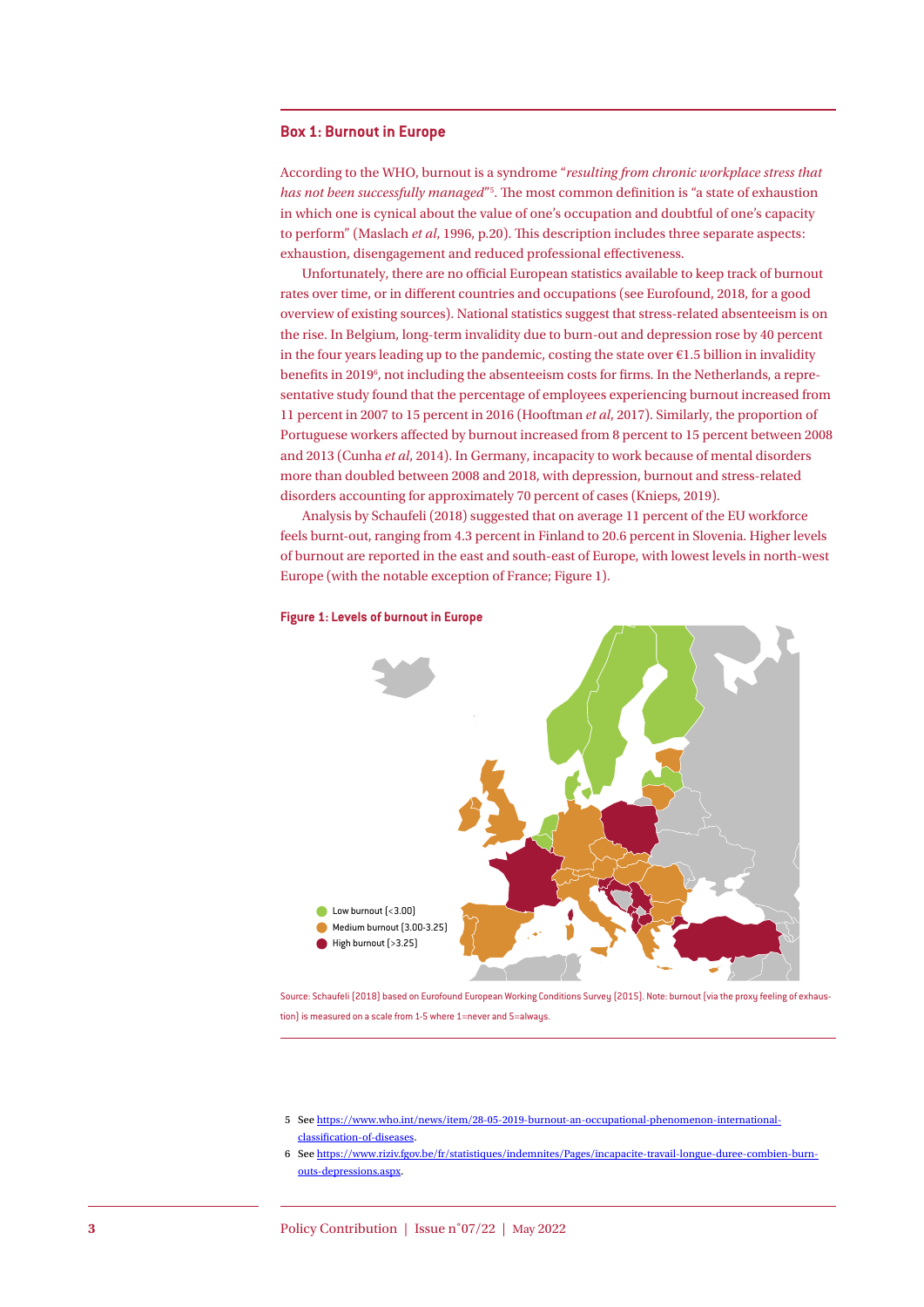Given these significant effects of job quality on the health, attitudes and behaviours of workers, it is not surprising that the performance of teams, departments and firms is also impacted by job quality. The engagement, commitment and health of workers affects productivity, turnover and the absenteeism costs faced by firms. Employee satisfaction and engagement also impact on firm-level outcomes including customer satisfaction, productivity, profits and employee turnover (Harter *et al*, 2002, 2010). Nationally representative, linked employer-employee panel data for the United Kingdom (Bryson *et al*, 2017) has also established the link between job satisfaction and workplace performance. There is evidence of a two-step process: from work characteristics to collective engagement and from collective engagement to firm performance (Barrick *et al*, 2015). Finally, while currently less validated empirically, effects can be expected at the level of market outcomes in terms of labour-force participation, aggregate productivity and healthcare system costs (Cazes *et al*, 2015).

# **3 What do we know about job quality?**

#### **3.1 Job quality has an objective and a subjective aspect**

The concept of job quality is based on the link between job characteristics and worker wellbeing. It provides a framework to assess how different aspects of a job, such as its content, organisation and environment, come together to form a positive or negative work experience. While worker wellbeing is unambiguously influenced by objective job characteristics, the causal effect is also moderated by individual circumstances (career paths and non-work life) and personal preferences, aspirations, values and skills. In practice, the wellbeing impact of a given job depends on the combination of its characteristics and on how the individual jobholder experiences working in it. This means there are objective and subjective parts to job quality, and a dual approach to measuring job quality is warranted, as is currently accepted in the broader wellbeing literature (Durand, 2015; Nikolova and Graham, 2020). Tracking subjective worker assessments can also show the importance of objective job characteristics and evaluate the wellbeing effect of changes to certain objective job features.

#### **3.2 Job quality is multidimensional**

Job quality is a multidimensional phenomenon, consisting of many different factors. We use the following structure<sup>7</sup> for the purpose of this paper, as it allows us to compare scientific models and policy frameworks of job quality in a sufficient – but not excessive – level of detail.

#### Job domains

We include here factors that are strictly characteristics of the job (not of the person in the job or of the wider environment surrounding the job):

- Job content: tasks and responsibilities as well as the decision-making power and skill discretion associated with those tasks, both in terms of their volume (eg work intensity) and nature (eg complexity), and originating both from formal job descriptions and informal roles.
- Interpersonal relationships: interpersonal relationships between people in the workplace, including co-workers and supervisors, in terms of strain (workplace bullying) and in terms of support and coaching.
- Contractual employment conditions: the conditions of employment stemming from contractual agreements, such as wages, working time arrangements (including part-time work or shift work), paid leave and contract type (temporary work, precarious work or the lack of a formal contract).
- Physical working conditions: the physical environment of work, including ambient con-

7 Based on the Dutch/Belgian 'Four A' model (Vandenbrande *et al*, 2013).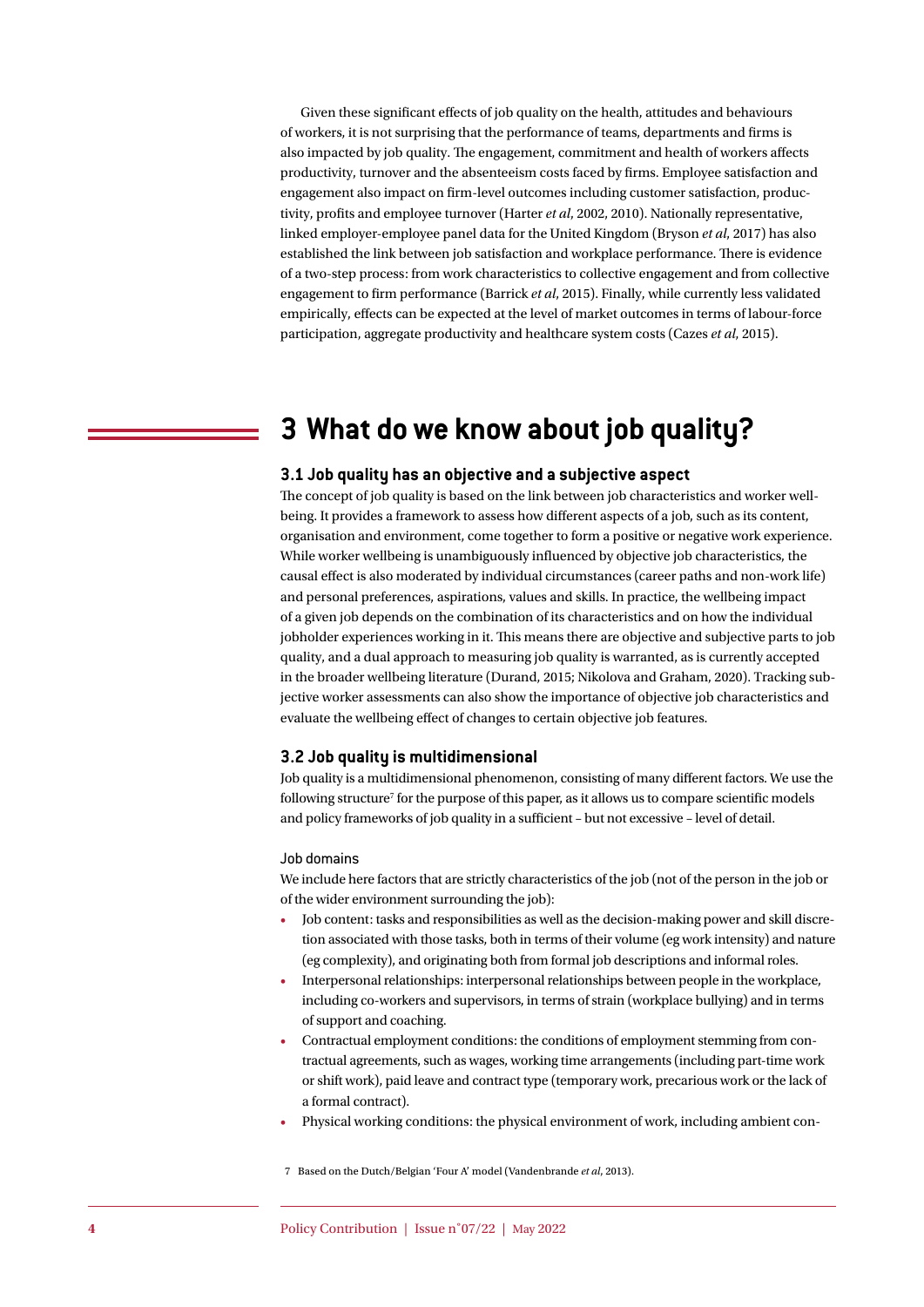ditions (sound, light, vibrations), physical strains (such as physical workloads, ergonomic risks and repetitive movements) and the presence of dangerous situations (including contact with chemicals and other dangerous substances).

#### Non-job domains

We include here broader aspects of employment and social welfare that also impact work-related wellbeing but are not a strict characteristic of the job.

- Individual mediators: characteristics of the person (such as care responsibilities or age), or characteristics of the fit between a person and their job (such as work-life balance, tenure or skills match).
- Higher-level antecedents: characteristics of the sector or country, such as the presence of a welfare system, unemployment insurance or the degree of unionisation, and characteristics of the employing organisation, including its organisational structure, culture and worker representation in social dialogue<sup>8</sup>.

#### **3.3 Subjective wellbeing is heavily impacted by job content**

The most flourishing research field in terms of studying the subjective wellbeing outcomes of job quality has been industrial and organisational psychology. Table 1 lists five models of job quality that have been influential in shaping scientific thinking in the past 50 years, organised according to the job quality dimensions outlined above.

By far the most important driver of worker wellbeing in these academic frameworks is job content, which refers to the inherent nature of the tasks that workers execute. Herzberg's seminal two-factor theory (Herzberg, 1959, 1966) emphasised that job content provides workers with intrinsic motivators that contribute to job satisfaction because they appeal to higher-order human needs for self-realisation and appreciation. Herzberg's framework however struggles to measure job content in concrete metrics. His indicator 'the work itself' fails to provide a tangible assessment of objective job characteristics, and the concept is further confounded by adding in subjective evaluations such as 'challenge' and 'meaningfulness'.

Building on Herzberg's ideas, Hackman and Oldham's job characteristics model (1975/76) separates objective job characteristics such as skill variety and autonomy, from the worker's subjective evaluation (dubbed "*critical psychological states*") such as experienced meaningfulness and responsibility. This motivational job design approach advocated for enriching and enlarging the task content of jobs, in an explicit attempt to move jobs away from the simplified and dumbed-down jobs that were prevalent at that time. Another influential contribution to the job design approach was the job demands-control model of Karasek (1979), who introduced the idea that challenging work can only be motivating if it goes hand-in-hand with sufficient discretion to take on those challenges. While previous models considered each job characteristic as a separate motivator, Karasek's model stressed the interaction effect of different sets of characteristics. In this field of research, tough job demands on their own are found to be stressful and unhealthy, but a high level of job control can protect workers from these negative effects. The idea of balancing job demands and job resources to ensure healthy outcomes was also the basis of the job demands-resources model (Demerouti *et al*, 2001).

The second set of wellbeing drivers are found in interpersonal relationships at work. For example, Karasek added a third dimension of "*social support*" to the job demand-control model, to acknowledge that social support could be an additional help to workers in dealing with tough job demands. Similarly, Ryan and Deci's self-determination theory (2012) stated that relatedness (a sense of connection and belonging) is a basic human need that, when fulfilled, drives autonomous motivation, commitment and job satisfaction. In the same vein,

<sup>8</sup> The institutional approach studies how labour market institutions and economic regimes shape job quality (Green, 2021). See also the useful summary in Muñoz de Bostillo *et al* (2009, 2011).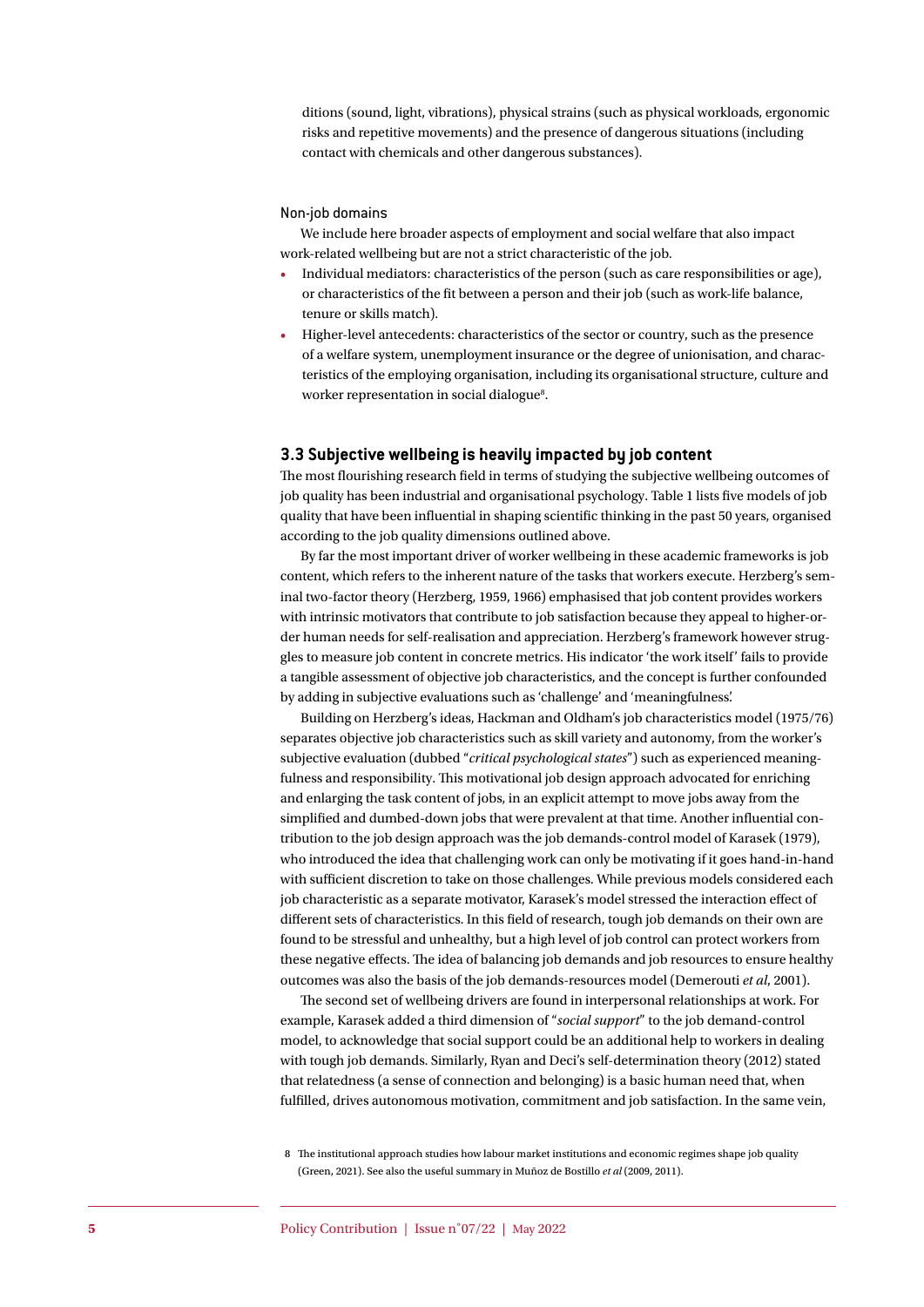the job demands-resources model (Demerouti *et al*, 2001) argued that feedback and supervisor support are important factors that protect workers from the stressful effects of tough job demands.

In the third aspect of job quality – the contractual employment conditions – the job demands-resources model (Demerouti *et al*, 2001) includes variables such as working time, shift work, rewards and job security as explanatory outcomes for worker wellbeing. However, following Herzberg, such variables are usually regarded as hygiene factors, that need to be satisfied up to a minimum level. These hygiene factors are associated with lower-level needs that are important for avoidance of dissatisfaction, disengagement and stress, but don't contribute much to motivation and performance.

This 'hygiene' nature of job quality is also relevant to the fourth job-quality dimension: physical working conditions. Given that physical safety is a very basic human need, unsafe working conditions pose a very evident job-quality risk. A safe working environment in itself however does not necessarily make for a motivating job. Almost all of the potential motivators are found in the job content and interpersonal relations spheres.

In conclusion, psychological research on job quality shows that job content and interpersonal relationships are strong drivers of wellbeing outcomes, both positive and negative<sup>9</sup>. Whenever contractual and physical working conditions are studied, they have been found to have less impact on wellbeing, or only to the extent to which a minimum level needs to be satisfied. An extensive meta-analysis of 259 studies and over 200,000 participants (Humphrey *et al*, 2007) confirmed that job content (so called 'motivational') variables explained 34 percent of variation in job satisfaction, while social relationships incrementally explained 17 percent and the remaining two sets of dimensions (grouped under 'work context') only explained an additional 4 percent.

Within job content specifically, it is generally accepted that stressful and motivating elements need to be balanced with each other and should not be considered separately. Operationalising job content appears difficult. As jobs vary so widely, most measures focus on workers' subjective evaluations of their job content, either motivational (such as meaningfulness, significance, challenge and complexity) or straining (time pressure). Several studies have argued for more objective measurements of work characteristics (Bakker and Demerouti, 2017).

Sonnentag (2017) argued for a task-level perspective as worker outcomes vary significantly between different work tasks even within a workday. Especially in the context of task-replacing technologies such as artificial intelligence, task-level measures of job content are needed to assess the impact of technological advancement on job quality and wellbeing. Sector-level approaches might also be a fruitful tactic to improve job quality, as most job-content imbalances in specific occupations are known at the sector level. A Eurofound report (2021), which used Eurofound's job-quality framework, highlighted that job-quality differences can mostly be explained by occupation and sector: "*job quality indices measure characteristics of the job that are often strongly linked to occupations, especially with regard to physical risks, skills use and autonomy*."

<sup>9</sup> Positive outcomes include motivation, engagement, commitment, performance and job satisfaction. Negative outcomes include stress, exhaustion, depression, burnout, absenteeism and turnover.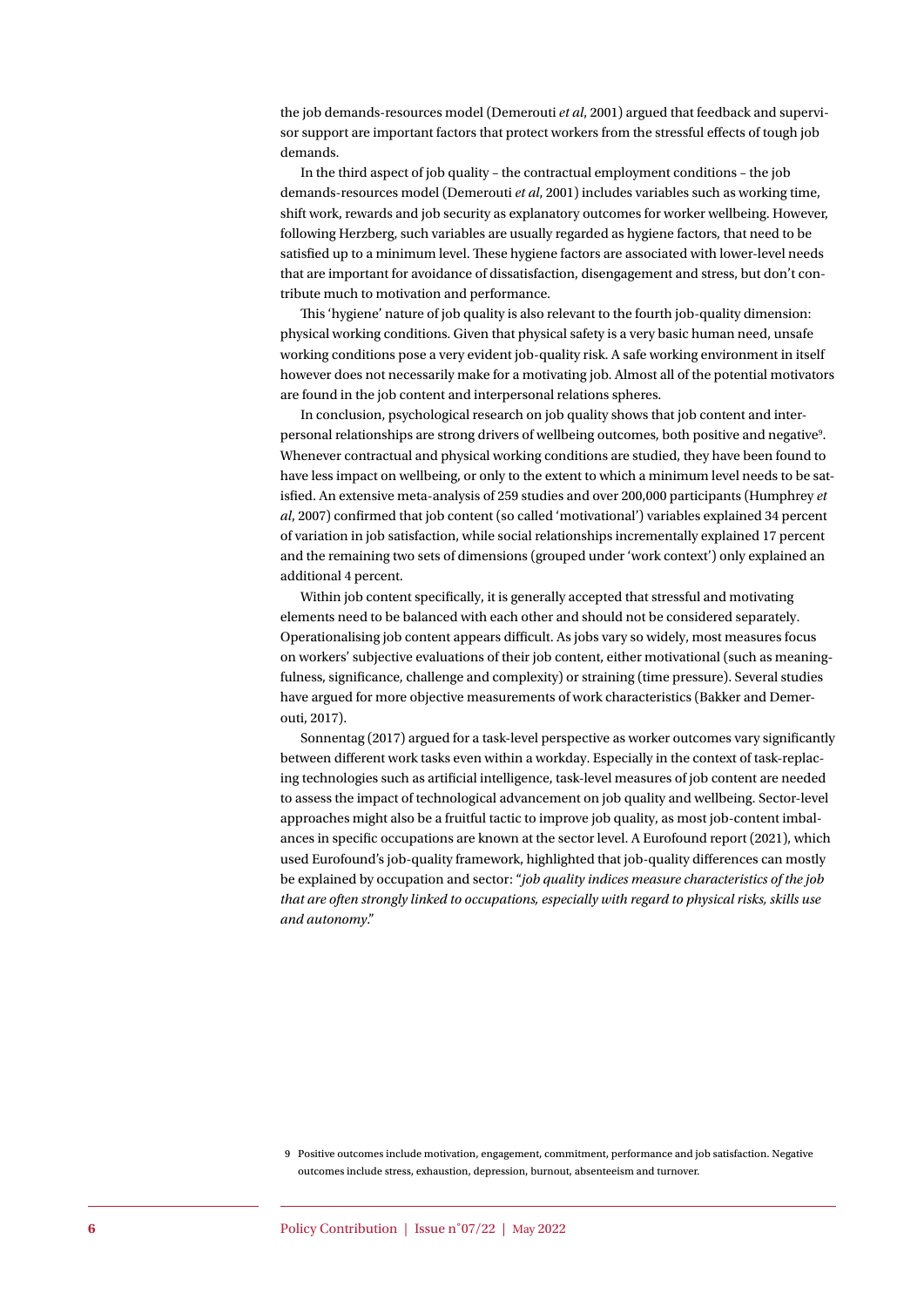|                                                                                    |                                                                                                                   | Worker experiences                                                        |                                                          |                                   |                                                                                                                                                                                              |
|------------------------------------------------------------------------------------|-------------------------------------------------------------------------------------------------------------------|---------------------------------------------------------------------------|----------------------------------------------------------|-----------------------------------|----------------------------------------------------------------------------------------------------------------------------------------------------------------------------------------------|
|                                                                                    | Job content                                                                                                       | Job quality aspects<br>Interpersonal<br>relationships                     | Contractual<br>employment con-<br>ditions                | Physical<br>working<br>conditions |                                                                                                                                                                                              |
| Two-factor theory<br>(Herzberg, 1959)                                              | Meaningful work,<br>challenging work,<br>achievement,<br>growth, the work it-<br>self, responsibility             | Recognition<br>Social relations,<br>supervision                           | Wage, status,<br>security, benefits,<br>company policies | Working<br>conditions             | Job satisfaction                                                                                                                                                                             |
| <b>Job characteristics</b><br>model (Hackman<br>and Oldham,<br>1975/76             | Skill variety, task<br>identity, task signif-<br>icance, autonomy,<br>feedback                                    |                                                                           |                                                          |                                   | Psychological states<br>(experienced meaning-<br>fulness, responsibility,<br>knowledge of results)<br>Outcomes (motivation,<br>performance, job satis-<br>faction, absenteeism,<br>turnover) |
| Job demands-con-<br>trol(-support)<br>(Karasek, 1979)                              | Decision author-<br>ity, intellectual<br>discretion<br>Time pressure,<br>physical and<br>psychological<br>demands | Instrumental and<br>emotional support<br>from coworkers<br>and supervisor |                                                          |                                   | Strain/exhaustion<br>Depression<br>Job satisfaction                                                                                                                                          |
| Job demands-re-<br>sources<br>(Demerouti et al,<br>2001)                           | Job control,<br>Workload, time<br>pressure, recipient<br>contact                                                  | Feedback, super-<br>visor support                                         | <b>Shift work</b><br>Rewards, job<br>security            | Physical<br>environment           | Disengagement<br>Exhaustion<br><b>Burnout</b>                                                                                                                                                |
| Self-determina-<br>tion theory<br>(Deci and Ryan,<br>2012; Gagné and<br>Deci 2005) | Autonomy, compe-<br>tence                                                                                         | Relatedness (sense<br>of connection and<br>belonging)                     |                                                          |                                   | Motivation<br>Commitment<br>Job satisfaction                                                                                                                                                 |

#### **Table 1: Psychological models for job quality and worker experiences**

Source: Bruegel. Note: Motivators and job resources in green, hygiene factors and job demands in red, according to the cited authors.

#### **3.4 Definition of a 'good job'**

Based on the discussion above, we can conclude that a good job entails:

- Meeting people's material, physical, emotional and cognitive needs from work through: − Job content that is balanced in the demands it places on workers and the resources it offers them to cope with those demands, in terms of physical, emotional and cognitive aspects;
	- − Supportive and constructive social relationships with managers and co-workers;
	- − Fair contractual employment conditions in terms of minimum wages, working time and job security;
	- − Safe and healthy physical working conditions;
- Contributing to positive worker wellbeing:
	- − Subjectively, in terms of engagement, commitment and meaningfulness;
	- − And objectively, in terms of material welfare and physical and mental health.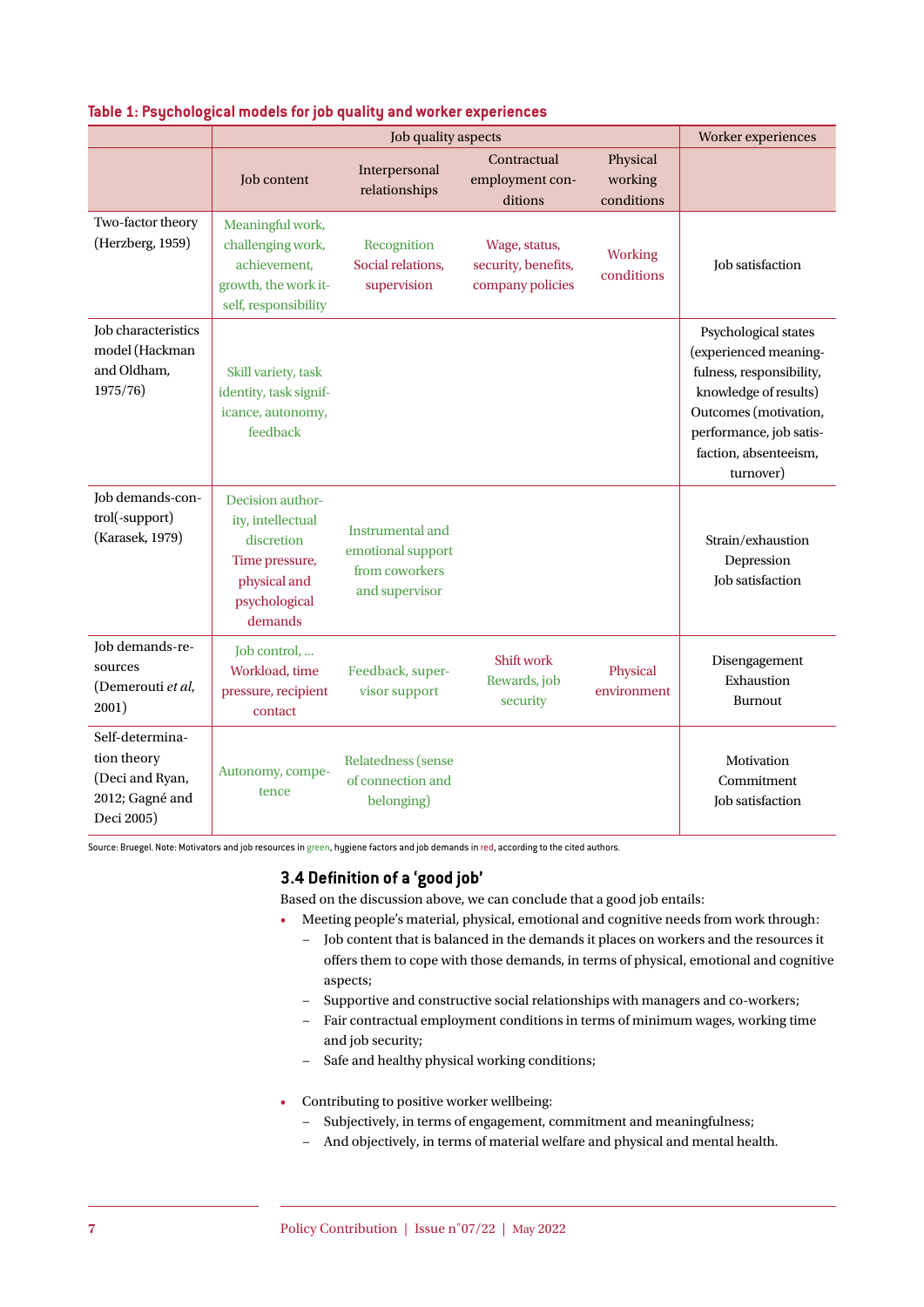Figure 2 summarises and shows that the analysis of job quality must separate three conceptual levels: *antecedents* measured at a level higher than the job (ie the firm, labour market or welfare state), *job dimensions* measured at the level of the job, and *worker wellbeing* measured at the level of the individual holding the job. The fact that job dimensions are defined at the level of the job does not negate the fact that they can be reported by the worker holding the job, as they are usually the best available data source.





Source: Bruegel.

# **4 Can the market provide sufficient levels of job quality?**

#### **4.1 Market failures leading to suboptimal job quality**

While workers and firms both stand to benefit from raising job quality, there are also costs. Some policies that raise job quality are inherently costly (like increasing wages). Other aspects could be assumed to be improvable at reasonable costs (such as stricter company policies on workplace bullying and safety), and other efforts could even turn out to be cost saving (like more autonomy for the worker). But given the outcomes listed in the previous section, positive returns to investment in job quality are highly likely. So why could job quality be too low?

One issue is who decides on the characteristics of jobs. In most European countries, the law sets a minimum standard for some aspects of work (including minimum wages, working time or safety). Beyond these minimum standards, some job-quality aspects (like further contractual terms) are negotiated between firms and workers, and the remaining aspects (like the task content of jobs and internal coordination mechanisms) are specified by firms. This fractured construction of jobs could be suboptimal because parties fail to consider the interactions between different aspects of job quality or their joint optimisation. Limited competition in the labour market further prevents poor outcomes in some aspects being compensated for by adaptation in other aspects.

When firms and workers negotiate (mostly on wages and working time arrangements), an imbalance in bargaining power and unaligned interests might lead to suboptimal job quality from a social welfare perspective (Clark, 2015). Firms might also not consider – or lack infor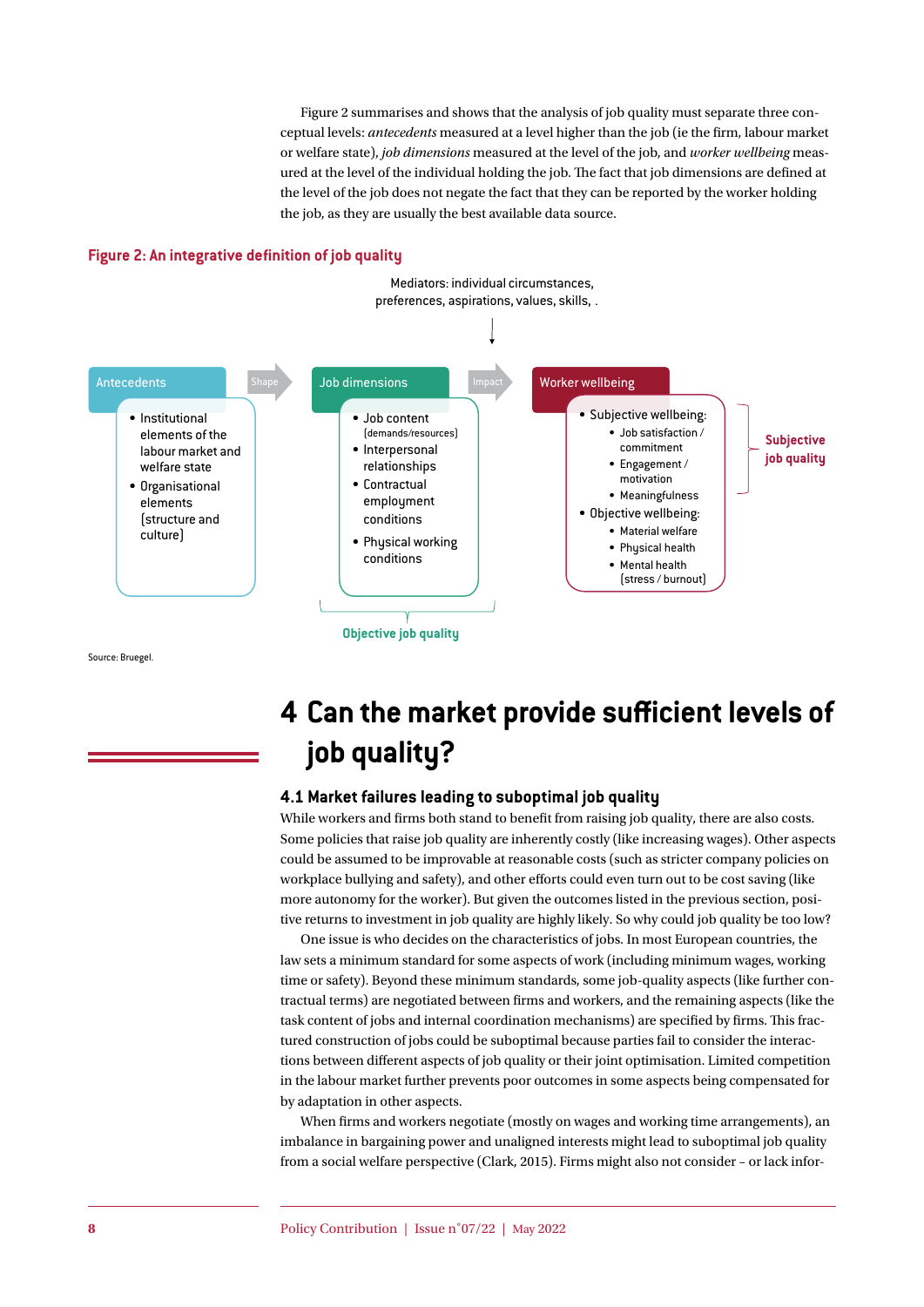mation on – the long-term health and productivity effects of job quality on their workforces. Firms do not take into account the effect of job quality on the extensive and intensive margin of labour supply beyond their current workforce (through burnout, part-time work and labour-market participation decisions). This issue dates back at least to demands in the nineteenth century to reduce the length of the working week: very long hours destroyed the health of workers, but this negative externality had little impact on employers, who had access to a large enough labour supply to replenish their workforces. This means the labour market suffers from a tragedy of the commons: all firms would be better off if they raised job quality and benefitted from a long-term healthy, productive labour force, but individual firms undermine job quality for their workers to reduce costs in the short-term. In particular, listed companies that must meet quarterly targets tend to focus too narrowly on short-term performance at the expense of long-term profitability (Kaplan, 1984).

In those job domains where the firm is the sole decision maker<sup>10</sup>, the division and coordination of labour (ie organisation design) impacts job quality in various ways, such as through task content, autonomy, work intensity, supervisory support, career opportunities and social relationships. The complexity of optimal organisation design might prove to be too great to handle (Ethiraj and Levinthal, 2004). Even with perfect information and aligned interests between workers and firms, this bounded rationality of the organisation's designers could lead to sub-optimal job quality in the aspects of autonomy, work intensity and social relationships at work.

Why are workers not moving out of bad jobs into good jobs and driving bad-quality firms out of the market? In addition to reasons such as adaptation and learned helplessness (Martinko and Gardner, 1982) and segmented labour markets (Loveridge and Mok, 2012), economic reasons include barriers to geographical mobility (such as housing markets and commuting options), barriers to occupational mobility (such as costly job search, transferability and observability of skills, and imperfect information about jobs), and barriers to retraining (such as credit constraints and incomplete contracts). Legally, employment contracts are inherently long-term contracts that specify wages and work schedules in detail but are intentionally vague on job content (and cannot describe interpersonal relationships at all). It is therefore impossible to negotiate on key job quality characteristics up front, and they can only be really discovered after a contract has started.

Indeed, mobility between jobs is very low in practice, as data on job duration reveals. Most workers in all OECD countries (except Denmark) have been in their current job for at least five years<sup>11</sup>. Average tenure ranges between seven and 10 years, meaning that on average people hold between four and six different jobs in a 40-year career. Overall, worker mobility tends to be greater in Nordic and Baltic states than in southern European countries including Greece, Italy and Portugal. Given the low volume of labour-market transitions, it is clear that relying on the market is not sufficient to correct for low levels of job quality.

#### **4.2 Individual preferences**

Low levels of movement out of 'bad jobs' could also be down to differences in the willingness of individuals to trade-off certain aspects of job quality. Some people might prefer to accept a low-autonomy job in exchange for high job security, for example. If we take those preferences at face value, there would be no need for policy to improve job quality on subjective wellbeing grounds – as that wouldn't increase job satisfaction – but only on objective grounds – such as resolving health issues that could still lead to societal costs. Indeed, workers in 'objectively' bad jobs do not always report low job satisfaction (Brown *et al*, 2012), and different workers report different levels of satisfaction for the same job (Cooke *et al*, 2013; Findlay *et al*, 2013).

In economic theory, 'preferences' is a catchall term for a set of individual tastes, values, beliefs, capacities and motives, which together explain individual behaviour and choices

10 So technically this is not a market failure, but a governance failure. 11 According to OECD labour force statistics (dataset *Employment by job tenure intervals*).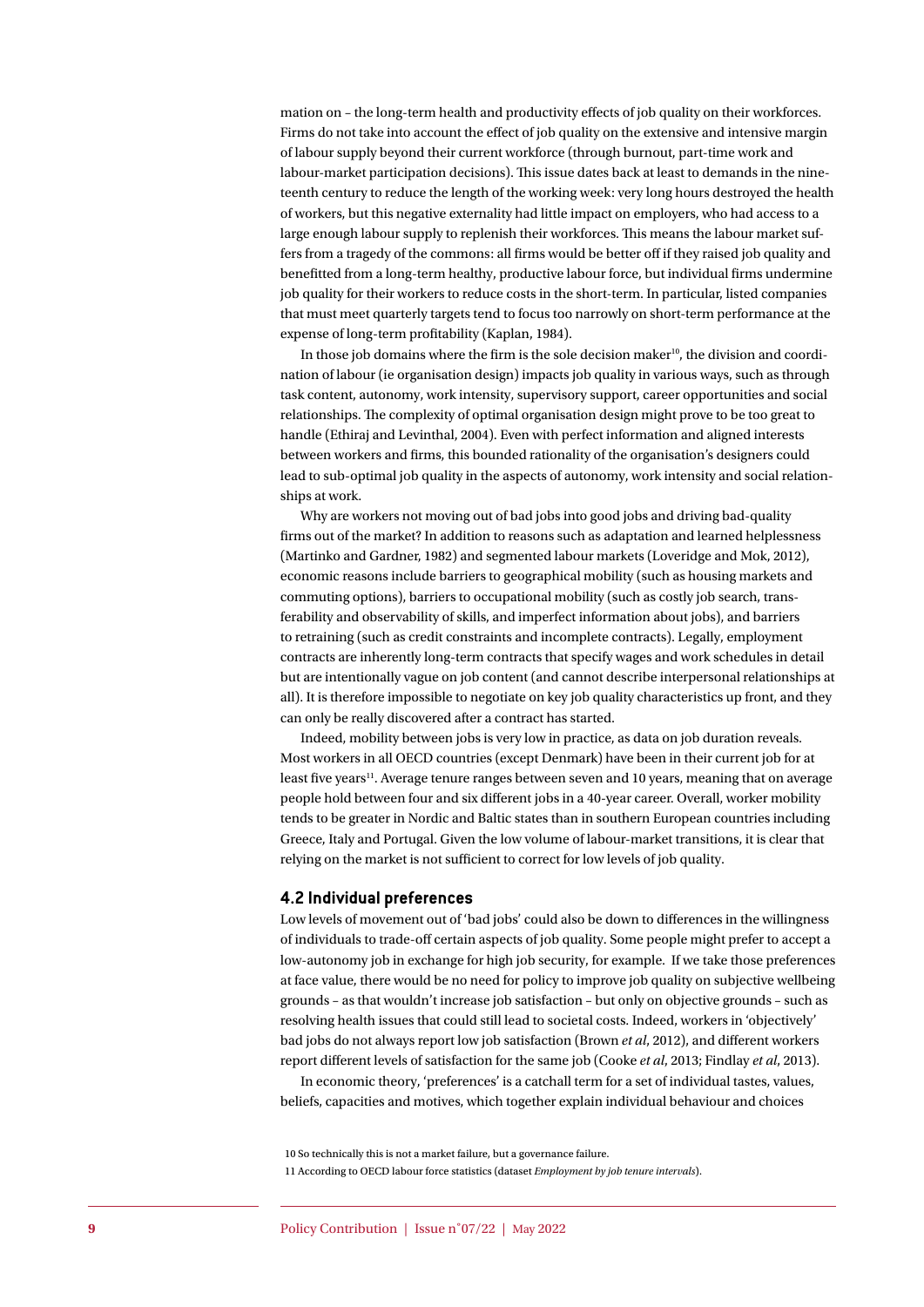(Bowles, 1998). Preferences are believed to be a mix of inherent (exogenous) and learned (endogenous) traits, the latter being shaped by upbringing, culture, social interactions and norms, and institutions (McCrate, 1988; Bowles, 1998; Bisin and Verdier, 2001). This implies that individual choices about labour-market participation, or evaluation of job characteristics, are influenced by internalised norms. For example, women might choose part-time or remote work, not because of an innate preference for domestic work, but rather because of the prevalent division of unpaid labour in the household.

This aspect is further complicated by aspirations. Aspirations are distinctly different from preferences: they explain differences between individuals in job satisfaction, but do not change the ranking of jobs by one individual. Like preferences, aspirations are endogenous, shaped by past experience and circumstances (Schokkaert *et al*, 2011), also known as adaptation. An individual from a vulnerable social group may be more satisfied in a given job than someone from a more privileged background, simply because their expectations from work and their options beyond the job differ significantly. Similarly, women might accept pay offers below those offered to men because the underrepresentation of women in high-level jobs has shaped their aspirations.

It is thus important to recognise this systemic shaping of aspirations and preferences that determines job outcomes for different societal groups. Ignorance legitimises the idea that some groups of people hold objectively worse jobs because of inherent preferences or lack of ambition. While understanding the role of aspiration is crucial for interpreting job satisfaction, measures of job quality should be independent of aspiration (Schokkaert *et al*, 2011). Job satisfaction can therefore not be the only measure of job quality. It should be balanced with objective job characteristics, other subjective wellbeing measures such as engagement and meaningfulness, and objective wellbeing outcomes (as shown in Figure 2).

# **5 Does current EU policy address jobquality concerns?**

**5.1 Do policy frameworks consider the relevant dimensions of job quality?**

Growing awareness of the multidimensionality of job *quality* and its implications for workers' health and wellbeing has fostered institutional interest in the concept. To supplement existing plans for increase job *quantity*, international organisations and policy institutions have developed frameworks to define the concept of job quality and to measure and monitor it. Major frameworks include the International Labour Organisation's (ILO) Decent Work Agenda, the OECD's Job Quality Framework, UNECE's Quality of Employment Framework, Eurofound's job quality framework and the job quality index by the European Trade Union Institute (ETUI). Variations in scope and conceptualisation reflect the institutions' policy priorities, which place emphasis on different aspects of job quality. Table 2 lists the frameworks and groups their elements into the framework outlined in section 3.2.

One common factor in institutional definitions of job quality is that contractual employment conditions feature prominently. This encompasses a wide range of characteristics of the employment relationship. These aspects often reflect areas that are the focus of regulation, such as income (minimum wage), working time (limited work hours) or ethics at work, and are therefore of particular interest to policymakers. At the minimum, the quality of contractual employment conditions is captured by earnings (OECD), but most frameworks cover also, in addition to the aspects listed above, job security and stability, non-wage benefits, skills development and training, and organisational participation.

Besides contractual employment conditions, all policy models incorporate physical working conditions in their job quality definitions (though the OECD only captures them as part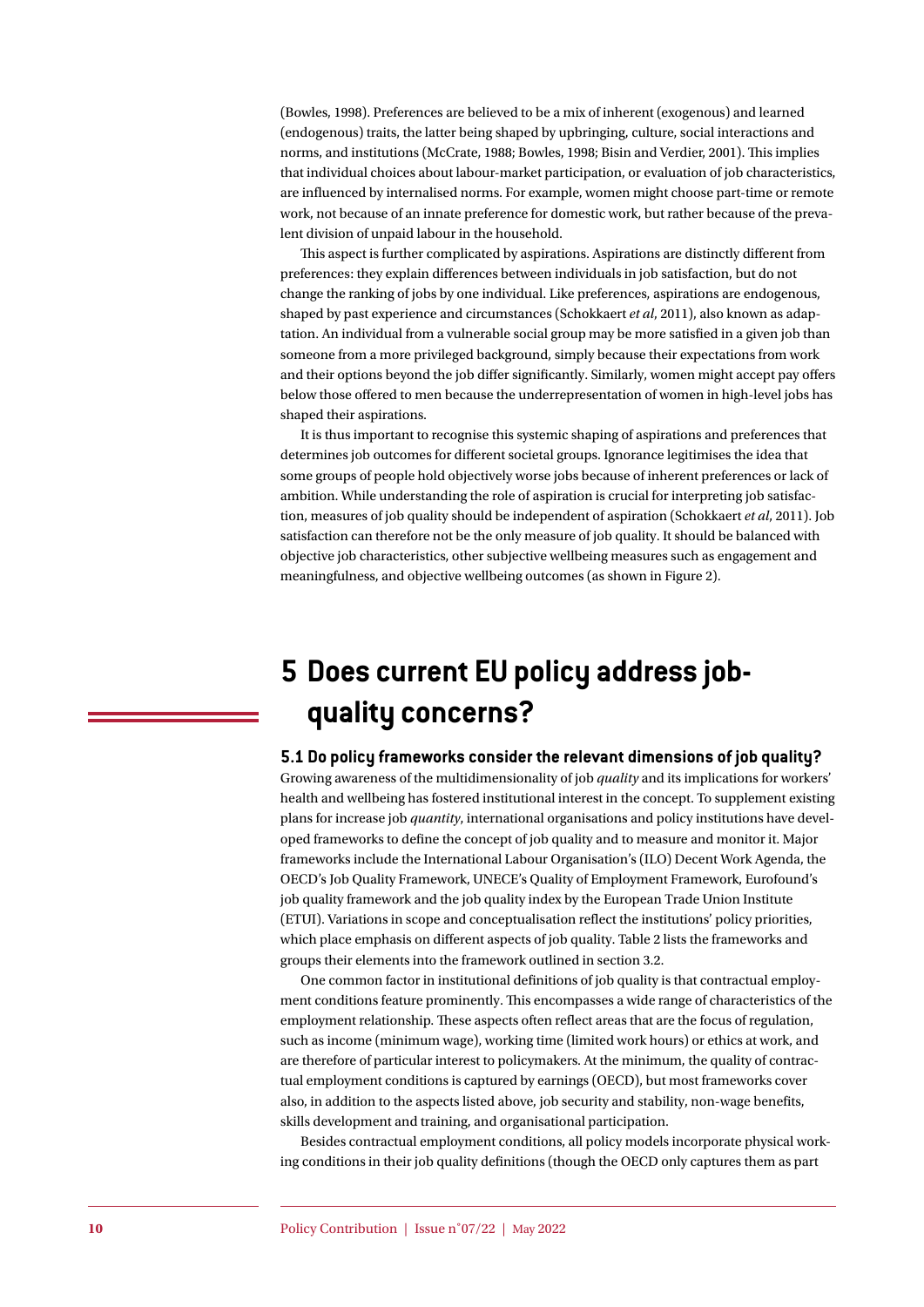of an aggregate measure of the quality of the work environment). Physical working conditions capture aspects related to safety and physical health at work. A safe environment is one of the most fundamental needs workers have, and bad physical working conditions have a direct and observable impact on workers' health outcomes. As such, physical working conditions are naturally a priority for policymakers.

The well-established importance of job content for worker wellbeing, however, is not quite mirrored in institutional job-quality frameworks. The ILO's Decent Work Agenda, for example, excludes this aspect entirely, likely due to the organisation's global outreach and the need to encompass diverse national conditions. Therefore, the focus of decent work is the basic needs from work, while firm- or job-level factors, such as job content, are disregarded. The OECD acknowledges the importance of job content for job quality by accounting for time pressure and autonomy in its composite measure of job strain, while ETUI's job content dimension builds on the same two aspects. Conversely, Eurofound makes job content a priority of its model, by dedicating two out of its seven framework elements to capture job content aspects relating to work intensity, autonomy and skills use. UNECE adds exposure to mental health risks to those previously mentioned.

Similarly, only three of the five policy frameworks consider the role of interpersonal relationships at work. The social environment includes positive aspects such as social support and mentorship at work, but also adverse behaviours such as bullying or harassment. Neither the ILO nor ETUI account for these as determinants of job quality. The OECD again includes the role of the social environment at work in its composite measure, while UNECE and Eurofound each dedicate an entire domain of their framework to it.

Beyond those four aspects, institutional frameworks of job quality often include contextual elements that may mitigate or exacerbate the effects of job quality on wellbeing outcomes (Table 2, columns 5 and 6). All policy frameworks except the Eurofound model include mediators and antecedents. Mediators, found at the individual level, are often aspects reflecting the job-worker match in terms of skills or work-life balance. Antecedents, at the firm-, industry- or country-level, reflect the wider economic and institutional context of the job and labour market, such as collective interest representation or social security coverage. While a good understanding of the state of the labour market is crucial for policymakers, the inclusion of antecedents and mediators that are not strictly tied to the job in question in a conceptual framework for job quality is problematic. A mix of individual-, job and country-level indicators lacks a consistent level of assessment of job quality and is therefore only partially able to reflect worker wellbeing on the job.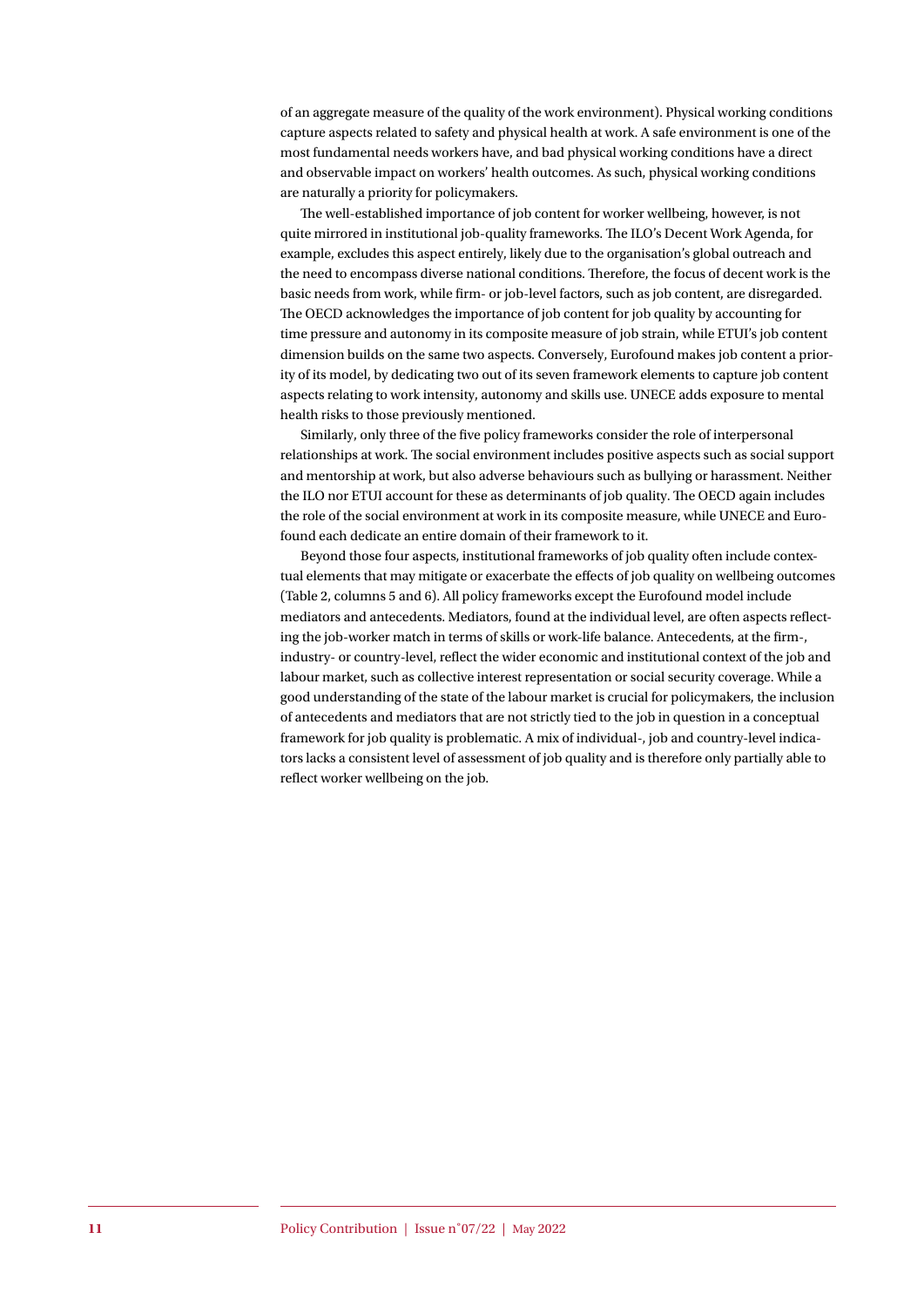|                                           |                                                                                                            | Job domains                    | Non-job domains                   |                                                                                                            |                                                                                                                                                        |                                                                                      |  |  |  |  |  |
|-------------------------------------------|------------------------------------------------------------------------------------------------------------|--------------------------------|-----------------------------------|------------------------------------------------------------------------------------------------------------|--------------------------------------------------------------------------------------------------------------------------------------------------------|--------------------------------------------------------------------------------------|--|--|--|--|--|
|                                           | Job content                                                                                                | Interpersonal<br>relationships | Physical<br>working<br>conditions | Contractual<br>employment<br>conditions                                                                    | Country/sector/firm<br>antecedents                                                                                                                     | Individual<br>mediators                                                              |  |  |  |  |  |
| Eurofound -<br><b>Job Quality</b>         | Work intensity,<br>Skills and<br>discretion                                                                | Social<br>environment          | Physical<br>environment           | Working time<br>quality, Prospects,<br>Earnings                                                            |                                                                                                                                                        |                                                                                      |  |  |  |  |  |
| OECD - Job<br>quality                     | Quality of the working environment/job strain<br>time pressure, autonomy, relationships,<br>physical risks |                                |                                   | Earnings quality<br>(average earnings,<br>earnings inequality)                                             | Labour market security<br>against unemployment and<br>low pay                                                                                          |                                                                                      |  |  |  |  |  |
| ETUI - Job<br>Quality                     | Working conditions<br>work intensity,<br>work autonomy, physical work                                      |                                |                                   | Wages, Non-stand-<br>ard employment &<br>job security, Working<br>time, Skills and ca-<br>reer development | Collective interest rep-<br>resentation                                                                                                                | Work-life<br>balance                                                                 |  |  |  |  |  |
| <b>UNECE-</b><br>Quality of<br>Employment | Work<br>motivation                                                                                         | Work<br>relationships          | Safety                            | Income, Non-wage<br>benefits, Working<br>time, Security of em-<br>ployment, Training                       | Social dialogue<br>Child and forced labour<br>Equal opportunity;                                                                                       | Employability,<br>skills match,<br>Holding multi-<br>ple jobs, Work-<br>life balance |  |  |  |  |  |
| ILO - Decent<br>Work                      |                                                                                                            |                                | Safe work<br>environment          | Adequate earnings<br>and productive work,<br>Decent working<br>time, Stability and<br>security of work     | Employment and socio-<br>economic context, Social<br>security, Social dialogue,<br>Unethical work, Equal<br>opportunity and treatment<br>in employment | Combining<br>work, family,<br>and<br>personal life                                   |  |  |  |  |  |

#### **Table 2: Institutional frameworks on quality of work and employment**

Source: Bruegel, based on ILO (2013), Eurofound (2021), Cazes *et al* (2015), UNECE (2015) and Leschke *et al* (2008, 2012). Note: Organisational participation, or worker involvement in organisational changes, could theoretically impact several dimensions of job quality (including physical working conditions and interpersonal relationships), but in practice it usually impacts contractual employment conditions. Collective interest representation, social dialogue and unionisation, when measured at the level above the employer, were put in the industry/ country column, although this will indirectly affect organisational-level worker involvement as well.

> In summary, in contrast with scientific models of job quality and work design, policy frameworks tend to focus on the contractual and physical working conditions and often even wider contextual elements of the labour market and the welfare system. This is likely driven by several considerations (Figure 3). First, policy frameworks are often designed to cover a wide geographical area, including developing countries where basic needs such as safety and living wages (or 'hygiene factors') still require a lot of attention. Psychological research often studies jobs in the industrialised world and can therefore focus on higher-level needs such as belonging, esteem and self-actualisation. Second, even scientific models still lack good objective measures of job content that can be used consistently across occupations, industries and countries. This lack of good scientific standards leads policy institutions to emphasise those aspects that are more easily and objectively measurable<sup>12</sup>. Third, given their origin, policy frameworks highlight features that lie within the realm of impact of public policy action. In market economies, job content and the internal organisation of work are the prerogative of the firm, while government and social dialogue has focused on regulating the employment relationship and physical safety of workers in the economy.

12 Several papers and reports summarise outstanding issues in the conceptualisation and measurement of job quality for policy making, such as Green (2021).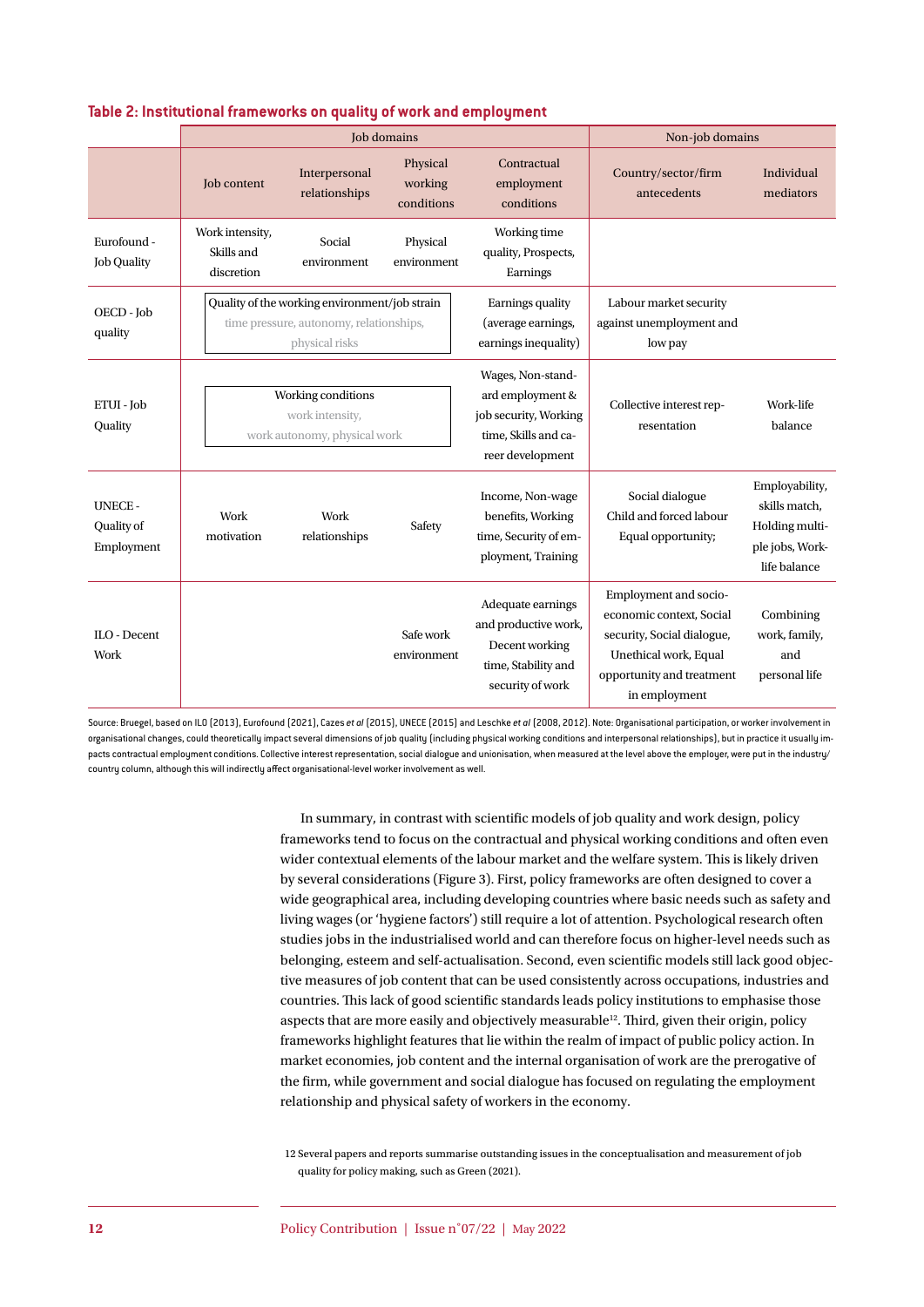



Source: Bruegel.

Finally, there is a major difference between scientific frameworks and policy frameworks on job quality in how they treat worker outcomes such as health and behaviour. Scientific frameworks explicitly measure worker outcomes in an attempt to identify causal links between job characteristics and worker outcomes. Policy frameworks emphasise the link to wellbeing outcomes when selecting measures for their job-quality frameworks, but do not include these worker outcomes themselves in their measuring frameworks. One way to improve policy models would therefore be to also measure worker outcomes (like burnout) as a check of whether policy interventions in job quality succeed in improving worker wellbeing.

#### **5.2 Rising and falling attention paid to job quality in European policy**

Improving job quality has been a stated goal of the EU for over 20 years. Employment in general became a European soft policy area with the creation of the European Employment Strategy in 1997. The overarching objective of job creation was supplemented by the ambition for better jobs in the Lisbon Strategy in 2000 (European Council, 2000). The launch of the European Pillar of Social Rights (EPSR) in 2017 placed job quality back on the agenda. In line with the EPSR's aspiration of "*building a fairer and more inclusive European Union*", member states committed to common minimum standards in labour markets and welfare states, including in the domain of "*fair working conditions*", which covers contractual security, wages, dismissal protection, social dialogue, work-life balance, health, safety and data protection (European Commission, 2018). The von der Leyen Commission's priorities for 2019-2024 called for "*an economy that works for people*", implying access to good quality jobs for EU citizens<sup>13</sup>. Most recently, EU leaders after a summit in Porto in 2021 issued a declaration stating "*the priority will be to move from protecting to creating jobs and to improve job quality*" (European Council, 2021).

However, little of this political commitment is reflected in past EU employment policy. While rhetoric about 'better jobs' has been around for two decades, the idea of measuring and improving job quality has been given varying levels of attention by policymakers. Recurring economic crises have repeatedly shifted attention away from the quality to the quantity of jobs. This continuous trade-off has prevented meaningful policy action on job quality, undermining efforts to formulate a coherent strategy, define targets and evaluate the impact of labour-market policies (Piasna *et al*, 2019). Stated intentions or goals relating to job quality have been vague and intangible. Metrics chosen to monitor job quality reflected the wider context of the labour market and failed to provide a meaningful assessment of job quality in

13 See [https://ec.europa.eu/info/strategy/priorities-2019-2024\\_en](https://ec.europa.eu/info/strategy/priorities-2019-2024_en).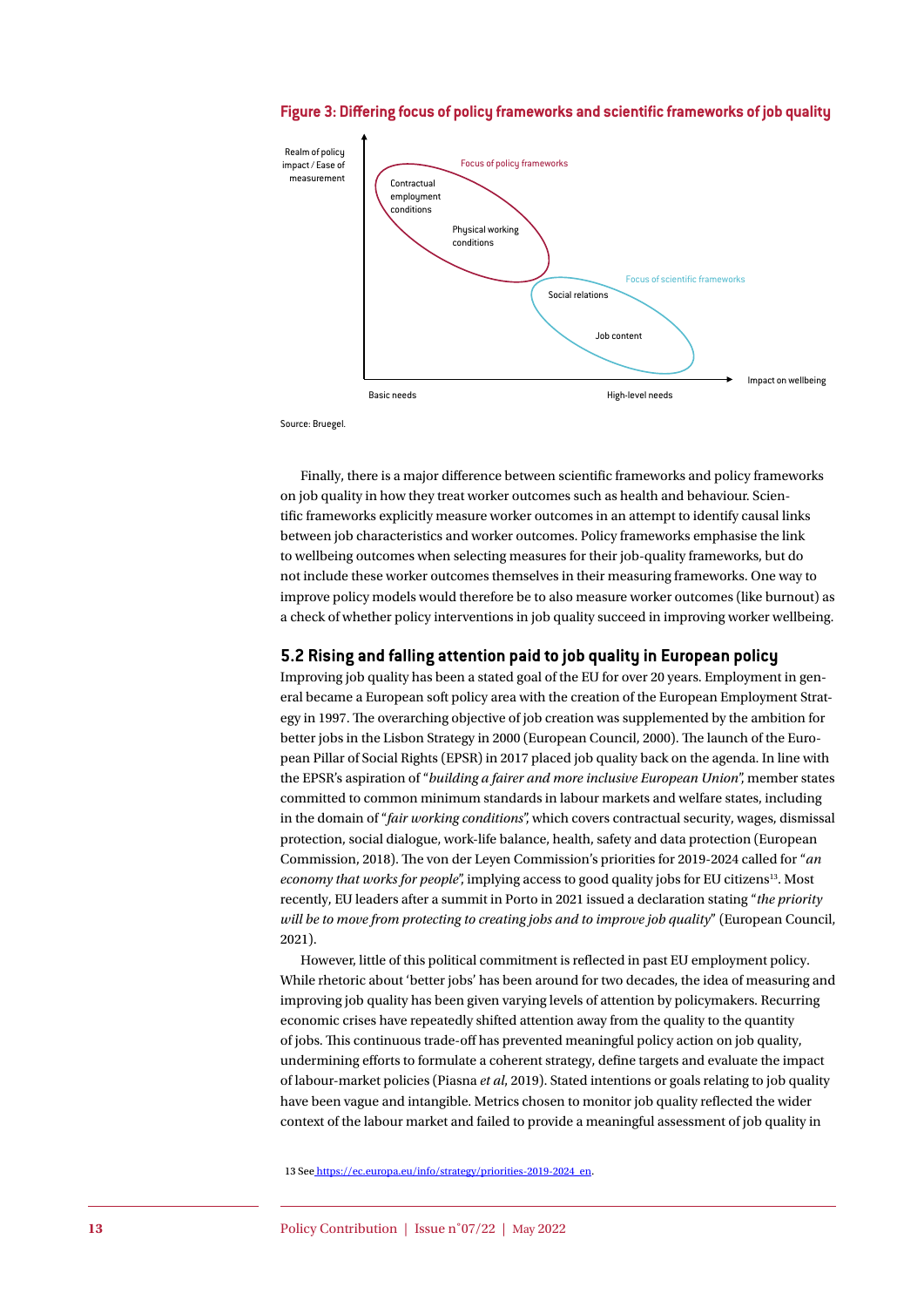the EU (Davoine *et al*, 2008; Green, 2021). The targets and benchmarks set in the EPSR action plans unfortunately follow the same pattern (European Commission, 2021).

As a result, there remain significant differences in job quality across EU regions (Eurofound, 2021). Although there is no such thing as a European employee, the EU is right to make job quality a European policy priority. Regional differences in job quality undermine labour mobility in the EU and therefore prevent full integration of the single market. Addressing differences would therefore improve the adjustment mechanism of the labour market.

Much more importantly, persistent inequalities in job quality across regions and occupations directly undermine the EPSR's ambition of a fairer and more inclusive European Union. Inequities in job quality are drivers of other inequalities in Europe, including in economic outcomes and material wellbeing, mental and physical health outcomes and social mobility. This has significant societal and political implications. The distributional consequences of job polarisation in Europe, namely wage stagnation and a shrinking middle class, go hand in hand with deteriorating job quality in the form of reduced real income, growing job insecurity and deteriorating career prospects. Fear of declining economic status and deteriorating material wellbeing drives general discontent among workers, which is manifested in political outcomes. The rise of extreme right political parties in Europe has been driven by middle-class voters who are not in financial hardship but fear for their economic and societal status (Im *et al*, 2019). Similar anxieties contributed to the outcome of the US presidential election in 2016 (Frey *et al*, 2018). The *gilets jaunes* protests in France were overwhelmingly supported by workers, not the unemployed (Kurer and Palier, 2019). Similarly, the Brexit vote is believed to have been decided not by frustrated, unskilled unemployed 'outsiders' but by workers anxious about their upward social mobility and future outlook (Antonucci *et al*, 2017).

Improving job quality requires a sound conceptual approach, effective monitoring tools and targeted policies. Fortunately, there already exists a comprehensive foundation in the EU from which to start designing job-quality interventions. Our comparison of the policy frameworks (Table 2) shows that Eurofound's job quality framework is the most balanced across the four aspects of job quality. It does not confuse job-level indicators with individual mediators or country/sector-level antecedents. The European Parliament endorsed the model in 201614, and it forms the basis of Eurofound's reports on job quality in Europe. The framework, together with its accompanying survey, allows the monitoring of hard-to-measure dimensions relating to job content and interpersonal relationships at work. This is particularly important since those aspects have seen hardly any meaningful policy action at the European level. Initiatives in Belgium (Box 2) – with financing from the European Social Fund – might serve as an inspiration for policy at the European level.

#### **Box 2: ESF Flanders policy initiatives on job quality**

'Workability' or 'sustainable work' is one of the nine main themes of the Flemish arm of the European Social Fund (ESF) in Belgium15. The effect of their initiatives in this area is not unambiguously positive, as stated in an impact evaluation: "The key here is to strike a balance between giving autonomy and providing direction. This research shows that finding that balance is easier said than done" (Desmet *et al*, 2021). Thus, while implementation should be refined, the following support is provided to companies that want to improve job quality for their employees:

- Workability cheques: subsidies to identify workability problems (through surveys or other data collection) in SMEs and non-profits.
- SME support: subsidies for training and consultations on workability for SMEs.

<sup>14</sup> The European Parliament endorsed Eurofound's model in 2016 in a resolution on working-time arrangements and work-life balance; see <https://eur-lex.europa.eu/legal-content/EN/TXT/?uri=CELEX%3A52016IP0338>. 15 See <https://esf-vlaanderen.be/nl/inspiratiebron/themas/werkgelegenheid/werkgelegenheid>.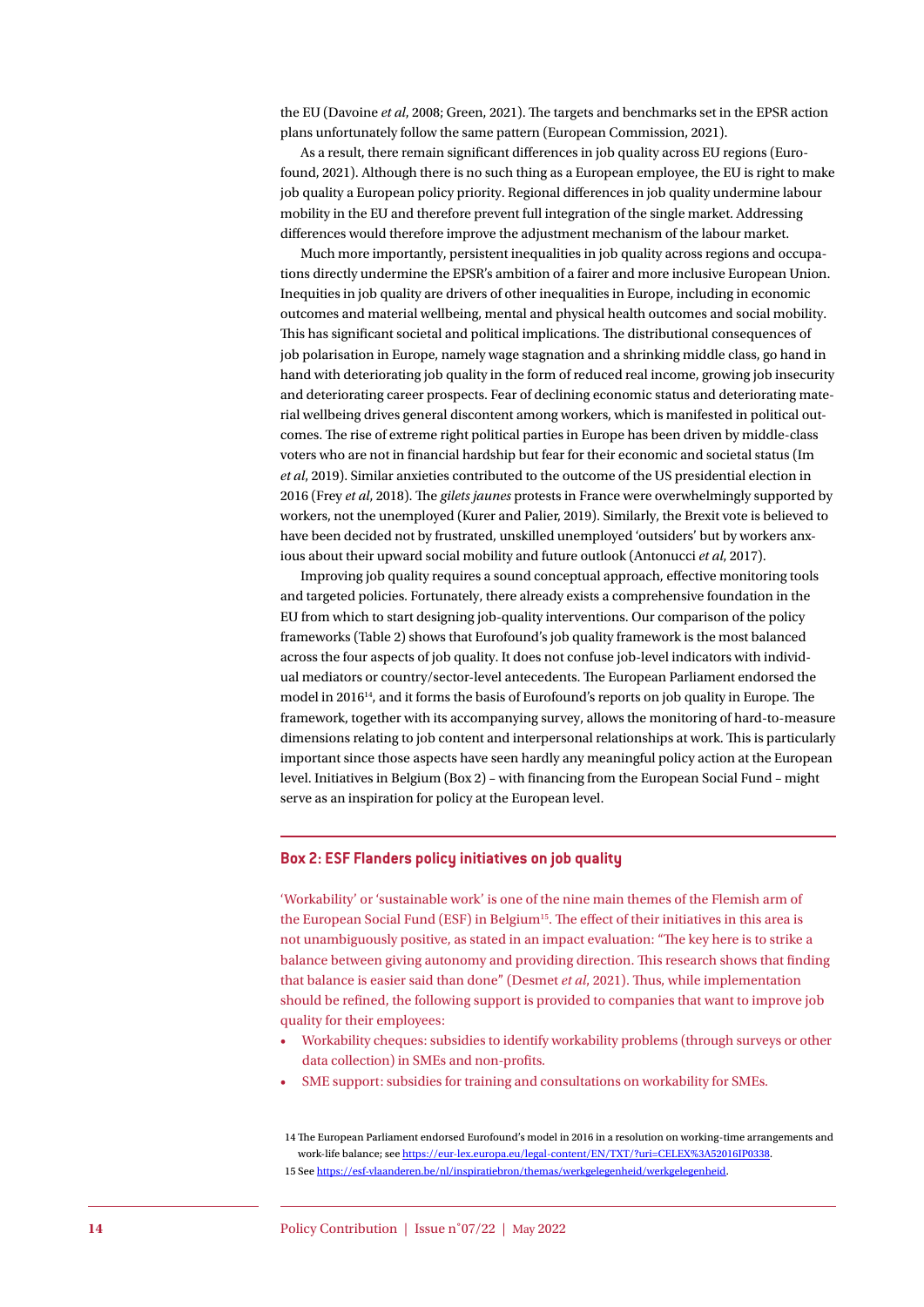- DRIVE: a programme to improve the motivation of SME employees based on self-determination theory (see Table 1).
- LEO: an experiment in which three trajectories of leadership are offered to managers (and their team), plus an impact study, through intermediary sector organisations.
- AI2020: human-capital guidance for SMEs going through a digital transformation and implementing data-driven digital technologies.
- Organising differently: support for solving structural coordination problems to improve the adaptability of organisations and the workability of its employees.

# **6 Policy recommendations**

Job quality in the digital transition will be a crucial policy area for the next decade. A better understanding of this concept among a wider range of stakeholders is needed to ensure the EU's 2030 goal of more and better jobs is reached. We therefore urge European partners to take a joint stand and make clear policy commitments.

In particular:

- More effort to ensure balanced job content (in terms of workloads and autonomy) and supportive interpersonal relationships is necessary to mitigate the mental-health crisis and reverse the growing burnout epidemic.
- Information on burnout should be collected at European level. It is a concrete and measurable outcome of imbalances in job content and poor work social environments. Data on burnout can serve to validate the selection of job quality indicators, analyse differences in outcomes across Europe, and evaluate the effect of interventions. Definitions and data collection procedures exist already (Box 1).
- Indicators that measure imbalances in job content need to be constructed in a way that allows effective interventions in jobs, either through reducing workloads and other job demands, or by increasing autonomy or support. A task-level approach might be appropriate given current task-replacing technologies. Sector-level approaches might also be productive, as most job-content imbalances in specific occupations are known at the sector level.
- More knowledge about effective policymaking in the area of job quality should be acquired. Is target-setting effective and if so at what level of intervention? Which regulatory policies work? Which subsidy programmes, training programmes and measurement instruments are effective in supporting interventions within organisations? Which interventions have the best wellbeing outcomes for workers?
- In light of the stark geographical variation in job quality and burnout, policymakers should enable international exchange, such as inter-European forums, to share good practices across countries and within sectors, involving all social partners and stakeholders.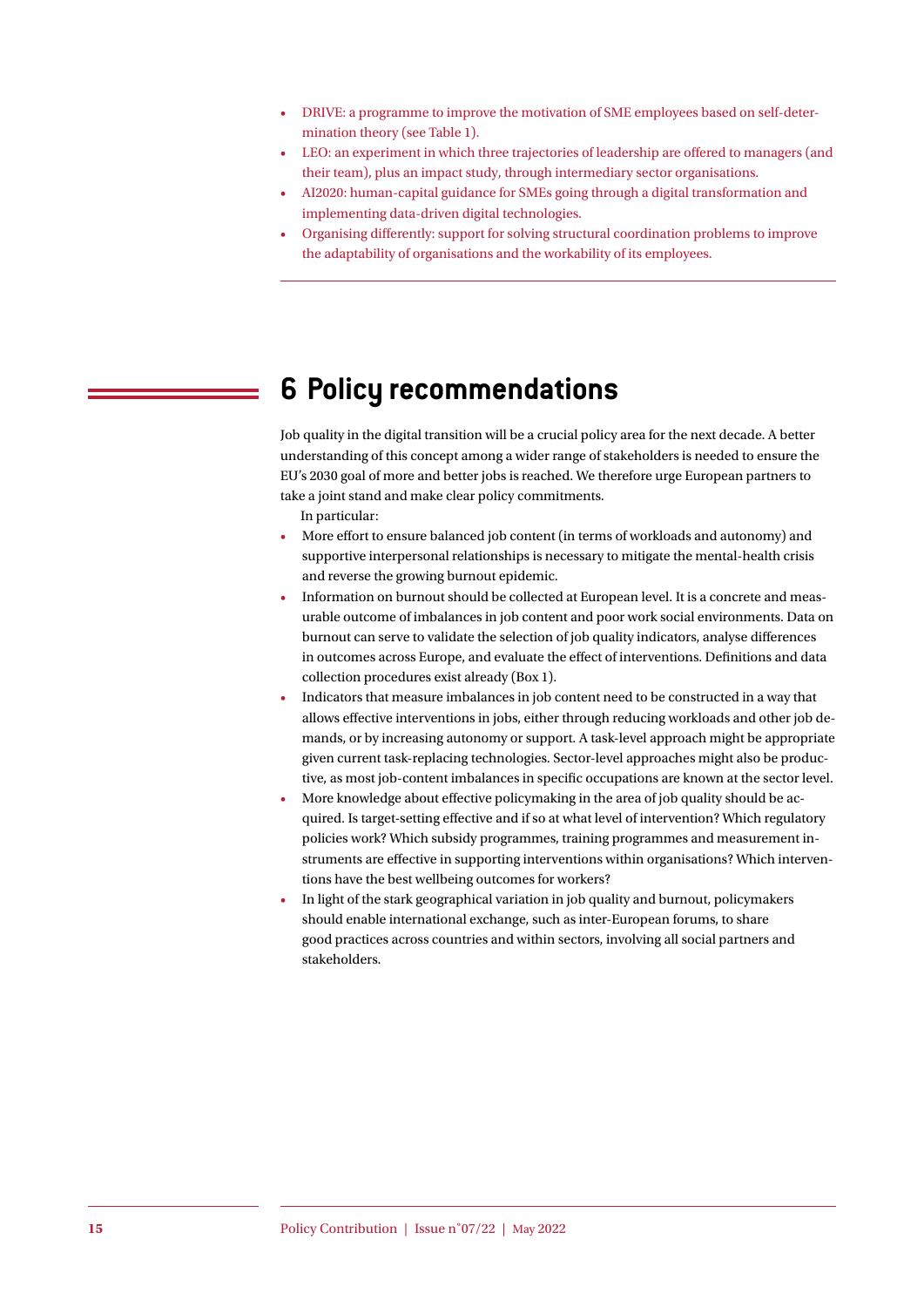### **References**

- Antonucci, L., L. Horvath, Y. Kutiyski and A. Krouwel (2017) 'The malaise of the squeezed middle: Challenging the narrative of the 'left behind' Brexiter', *Competition & Change* 21(3): 211–229
- Bakker, A.B. and E. Demerouti (2017) 'Job demands–resources theory: taking stock and looking forward', *Journal of Occupational Health Psychology*, 22(3): 273
- Barrick, M.R., G.R. Thurgood, T.A. Smith and S.H. Courtright (2015) 'Collective organizational engagement: Linking motivational antecedents, strategic implementation, and firm performance', *Academy of Management Journal* 58(1): 111-135
- Bisin, A. and T. Verdier (2001) 'The economics of cultural transmission and the dynamics of preferences', *Journal of Economic Theory* 97(2): 298-319
- Bowles, S. (1998) 'Endogenous Preferences: The Cultural Consequences of Markets and Other Economic Institutions', *Journal of Economic Literatur*e 36(1): 75–111, available at [http://www.jstor.org/](http://www.jstor.org/stable/2564952) [stable/2564952](http://www.jstor.org/stable/2564952)
- Brown, A., A. Charlwood and D.A. Spencer (2012) 'Not all that it might seem: why job satisfaction is worth studying despite it being a poor summary measure of job quality', *Work, Employment and Society*  26(6): 1007-1018
- Bryson, A., J. Forth and L. Stokes (2017) 'Does Employees' Subjective Well-Being Affect Workplace Performance?' Human Relations 70(8): 1017–37, available a[t https://doi.]( https://doi.org/10.1177/0018726717693073) [org/10.1177/0018726717693073]( https://doi.org/10.1177/0018726717693073)
- Cazes, S., A. Hijzen and A. Saint-Martin (2015) 'Measuring and Assessing Job Quality: The OECD Job Quality Framework', *OECD Social, Employment and Migration Working Papers* No. 174, OECD Publishing, available at<https://doi.org/10.1787/5jrp02kjw1mr-en>
- Clark, A.E. (2015) 'What makes a good job? Job quality and job satisfaction', *World of Labor,* December, IZA Institute of Labor Economics
- Cooke, G.B., J. Donaghey and I.U. Zeytinoglu (2013) 'The nuanced nature of work quality: Evidence from rural Newfoundland and Ireland', *Human Relations* 66(4): 503-527
- Cunha, M., J. Pereira, J. Cunha and S. Gascón (2014) *Evaluation Report of Psychosocial Risk Profile 2008- 2013: People Management and Healthy Organisations*, Associação Portuguesa de Psicologia da Saúde Ocupacional, Lisbon
- Davoine, L., C. Erhel and M. Guergoat-Lariviere (2008) 'Monitoring quality in work: European employment strategy indicators and beyond', *International Labour Review* 147(2-3): 163-198
- Deci, E.L. and R.M. Ryan (2012) 'Self-determination theory', in P.A.M. Van Lange, A.W. Kruglanski and E.T. Higgins (eds) *Handbook of theories of social psychology*, Sage Publications Ltd
- Demerouti, E., A.B. Bakker, F. Nachreiner and W.B. Schaufeli (2001) 'The job demands-resources model of burnout', *Journal of Applied Psychology* 86(3): 499
- Desmet, S., S. De Bock, P. Álamos-Concha and B. Cambré (2021) 'De impact van organisatiestructuur op het probleemoplossend vermogen van teams', *Over.Werk. Tijdschrift van het Steunpunt Werk*  31(1): 186-193, available at [https://www.steunpuntwerk.be/files/publications/OW/OW\\_2021\\_1/](https://www.steunpuntwerk.be/files/publications/OW/OW_2021_1/overwerk_2021_1_19.pdf) [overwerk\\_2021\\_1\\_19.pdf](https://www.steunpuntwerk.be/files/publications/OW/OW_2021_1/overwerk_2021_1_19.pdf)
- Durand, M. (2015) 'The OECD Better Life Initiative: *How's Life?* and the Measurement of Well-Being', *Review of Income and Wealth* 61: 4-17, available at <https://doi.org/10.1111/roiw.12156>
- Ethiraj, S.K. and D. Levinthal (2004) 'Bounded Rationality and the Search for Organizational Architecture: An Evolutionary Perspective on the Design of Organizations and Their Evolvability', *Administrative Science Quarterly* 49(3): 404–437, available at <http://www.jstor.org/stable/4131441>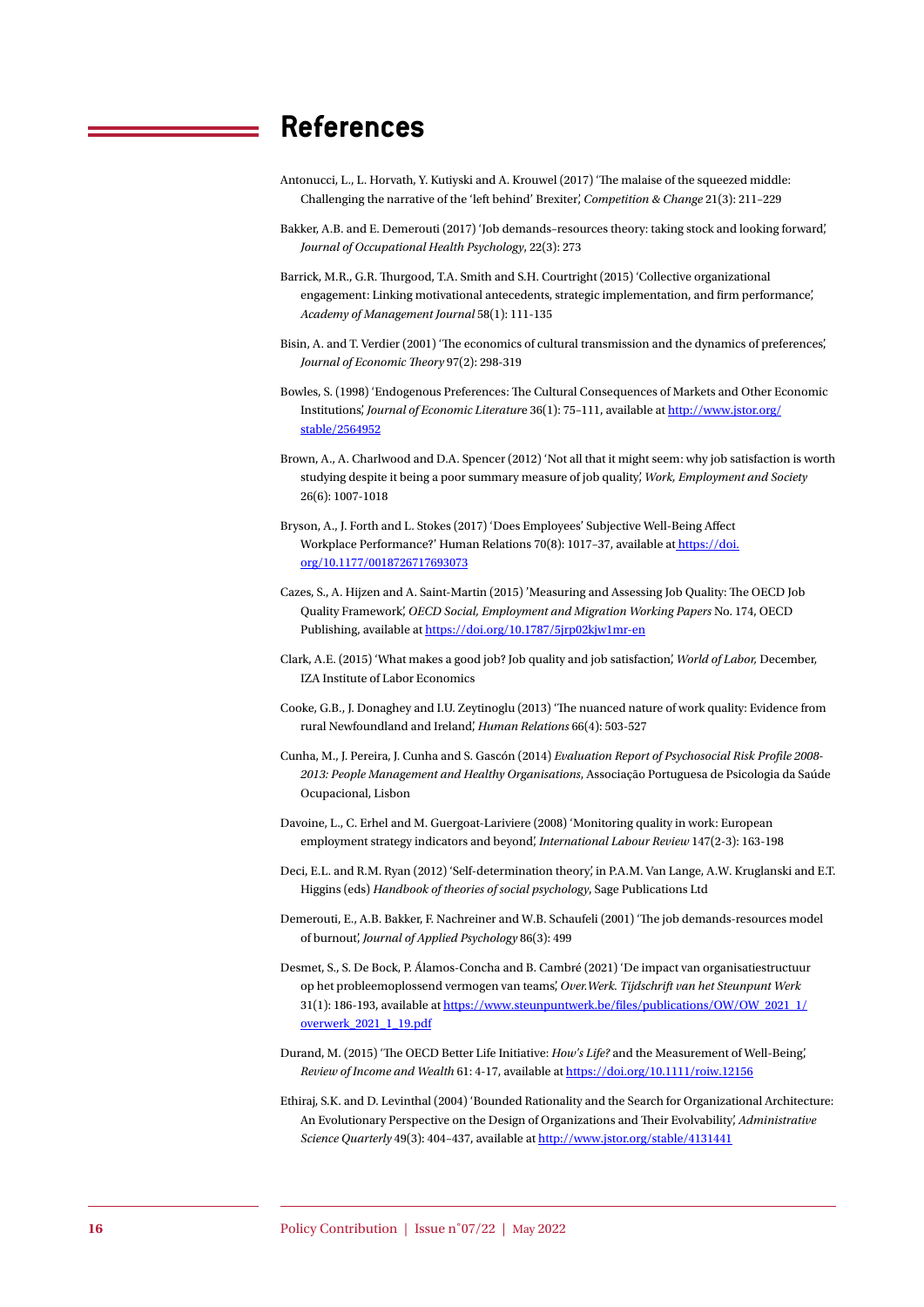- Eurofound (2018) *Burnout in the workplace: A review of data and policy responses in the EU*, Publications Office of the European Union, Luxembourg
- Eurofound (2021), *Working conditions and sustainable work: An analysis using the job quality framework*, Challenges and prospects in the EU series, Publications Office of the European Union, Luxembourg.
- European Commission (2018) *European Pillar of Social Rights*, available at [https://data.europa.eu/](https://data.europa.eu/doi/10.2792/154364) [doi/10.2792/154364](https://data.europa.eu/doi/10.2792/154364)
- European Commission (2021) *European pillar of social rights action plan*, Luxembourg: Publications office of the European Union, available at [https://op.europa.eu/webpub/empl/european-pillar-of](https://op.europa.eu/webpub/empl/european-pillar-of-social-rights/en/#chapter2)[social-rights/en/#chapter2](https://op.europa.eu/webpub/empl/european-pillar-of-social-rights/en/#chapter2)
- European Council (2000) 'Presidency Conclusions European Council, Lisbon, 23 and 24 March 2000', available at <https://www.consilium.europa.eu/en/european-council/conclusions/1993-2003/>
- European Council (2021) 'The Porto declaration', press release, 8 May, available at [https://www.](https://www.consilium.europa.eu/en/press/press-releases/2021/05/08/the-porto-declaration/) [consilium.europa.eu/en/press/press-releases/2021/05/08/the-porto-declaration/](https://www.consilium.europa.eu/en/press/press-releases/2021/05/08/the-porto-declaration/)
- Findlay P., A.L. Kalleberg and C. Warhurst (2013) 'The challenge of job quality', *Human Relations* 66(4): 441–451
- Frey, C.B., T. Berger and C. Chen (2018) 'Political machinery: Did robots swing the 2016 US presidential election?' *Oxford Review of Economic Policy* 34(3): 418–442
- Gagné, M. and E.L. Deci (2005) 'Self-determination theory and work motivation', *Journal of Organizational Behavior* 26(4): 331-362
- Green, F. (2021) 'Decent work and the quality of work and employment', *GLO Discussion Paper* 817, Global Labor Organization
- Hackman, J.R. and G.R. Oldham (1975) 'Development of the job diagnostic survey', *Journal of Applied Psychology* 60(2): 159
- Hackman, J.R. and G.R. Oldham (1976) 'Motivation through the design of work: Test of a theory', *Organizational Behavior and Human Performance* 16(2): 250-279
- Harter, J.K., F.L. Schmidt, J.W. Asplund, E.A. Killham and S. Agrawal (2010) 'Causal Impact of Employee Work Perceptions on the Bottom Line of Organizations', *Perspectives on Psychological Science* 5(4): 378–389, available at<https://doi.org/10.1177/1745691610374589>
- Harter, J.K., F.L. Schmidt and T.L. Hayes (2002) 'Business-unit-level relationship between employee satisfaction, employee engagement, and business outcomes: a meta-analysis', *Journal of Applied Psychology* 87(2): 268.

Herzberg, F., B. Mausner and B. Snyderman (1959) *The motivation to work* (2nd ed), John Wiley

Herzberg, F.I. (1966) *Work and the nature of man*, World

- Hooftman, W.E., G.M.J. Mars, B. Janssen, E.M.M. De Vroome, A.J.S.F. Pleijers, J.J.M. Michiels and S.N.J. van den Bossche (2017) *Nationale enquête arbeidsomstandigheden 2016*, TNO, Centraal Bureau voor de Statistiek (CBS) and Ministerie van Sociale Zaken en Werkgelegenheid, Leiden and Heerlen
- Humphrey, S.E., J.D. Nahrgang and F.P. Morgeson (2007) 'Integrating motivational, social, and contextual work design features: a meta-analytic summary and theoretical extension of the work design literature', *Journal of Applied Psychology* 92(5): 1332
- ILO (2013) 'Decent work indicators. Guidelines for producers and users of statistical and legal framework indicators', *ILO Manual*, second edition, International Labor Organisation, available at [https://www.](https://www.ilo.org/wcmsp5/groups/public/---dgreports/---integration/documents/publication/wcms_229374.pdf) [ilo.org/wcmsp5/groups/public/---dgreports/---integration/documents/publication/wcms\\_229374.](https://www.ilo.org/wcmsp5/groups/public/---dgreports/---integration/documents/publication/wcms_229374.pdf) [pdf](https://www.ilo.org/wcmsp5/groups/public/---dgreports/---integration/documents/publication/wcms_229374.pdf)
- Im, Z.J., N. Mayer, B. Palier and J. Rovny (2019) 'The "losers of automation": A reservoir of votes for the radical right?' *Research & Politics* 6(1)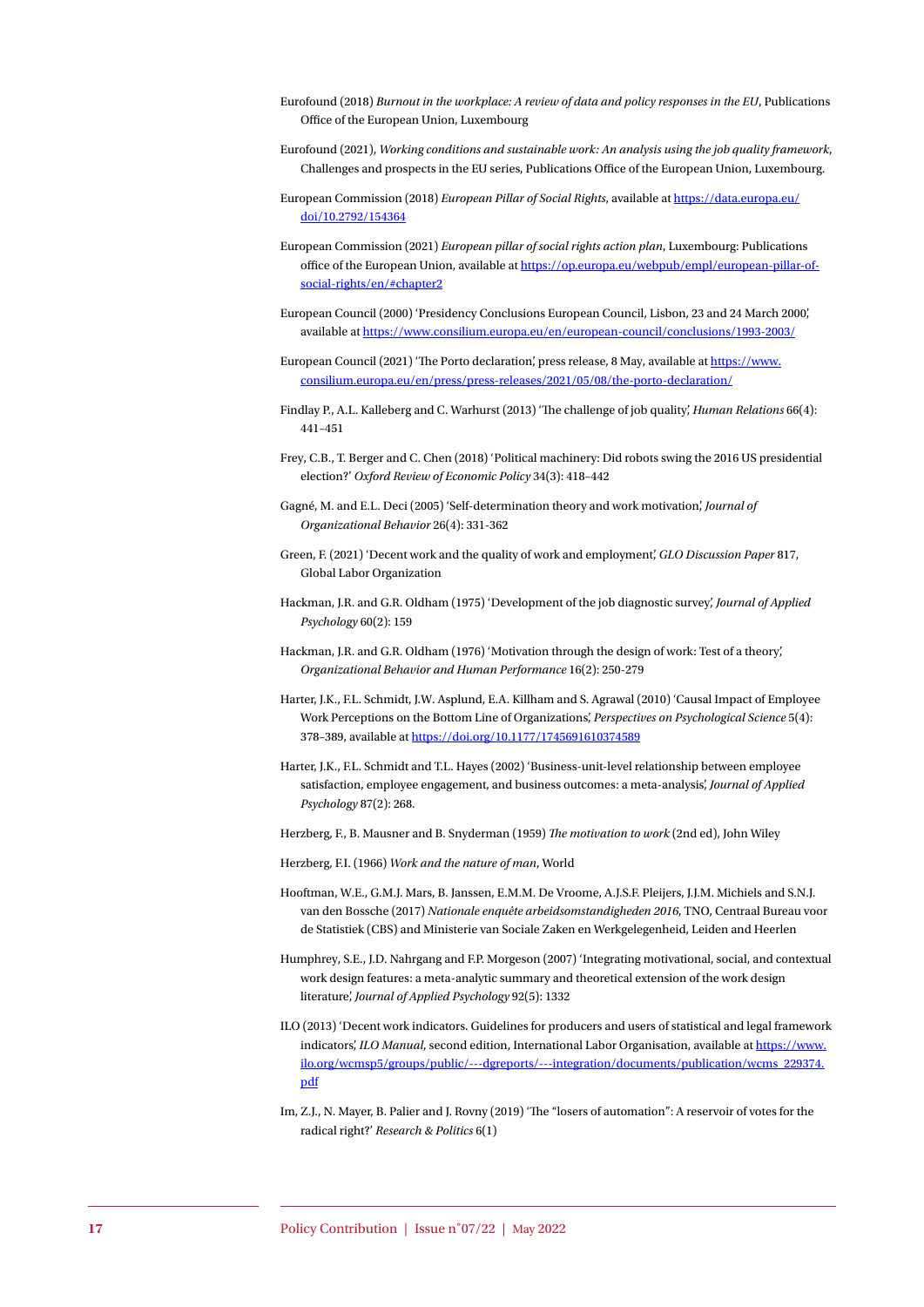- Karasek, R.A. (1979) 'Job demands, job decision latitude, and mental strain: Implications for job redesign', *Administrative Science Quarterly* 24(2): 285-308
- Kaplan, R.S. (1984) 'The evolution of management accounting', *The Accounting Review* 59(3): 390-418
- Knieps, F. (2019) 'Psychische Gesundheit und Arbeit', in *BKK Gesundheitsreport 2019*, Medizinisch Wissentschaftliche Verlagsgesellschaft, available at [https://www.bkk-dachverband.de/publikationen/](https://www.bkk-dachverband.de/publikationen/bkk-gesundheitsreport/bkk-gesundheitsreport-2019) [bkk-gesundheitsreport/bkk-gesundheitsreport-2019](https://www.bkk-dachverband.de/publikationen/bkk-gesundheitsreport/bkk-gesundheitsreport-2019)
- Kurer, T. and B. Palier (2019) 'Shrinking and shouting: the political revolt of the declining middle in times of employment polarization', *Research & Politics*, 6(1)
- Leschke, J., A. Watt and M. Finn (2008) 'Putting a number on job quality? Constructing a European Job Quality Index', *Working Paper* 2008.03, European Trade Union Institute
- Leschke, J., A. Watt and M. Finn (2012) 'Job quality in the crisis an update of the Job Quality Index (JQI)', *Working Paper* 2021.07, European Trade Union Institute
- Loveridge, R. and A.L. Mok (2012) *Theories of labour market segmentation: a critique*, Springer Science & Business Media, Chicago
- Martinko, M.J. and W.L. Gardner (1982) 'Learned helplessness: An alternative explanation for performance deficits', *Academy of Management review* 7(2): 195-204
- Maslach, C., S.E. Jackson and M.P. Leiter (1996) *Maslach Burnout Inventory Manual* (3rd. Ed.), Palo Alto: Consulting Psychologists Press
- McCrate, E. (1988) 'Gender Difference: The Role of Endogenous Preferences and Collective Action', *The American Economic Review* 78(2): 235–239, available at <http://www.jstor.org/stable/1818129>
- Muñoz de Bustillo, R., E. Fernández-Macías, F. Esteve and J.I. Antón (2011) 'E pluribus unum? A critical survey of job quality indicators', *Socio-Economic Review* 9(3): 447-475
- Muñoz de Bustillo, R., E. Fernández-Macías, J. Ignacio Antón and F. Esteve (2009) *Indicators of Job Quality in the European Union*, study requested by the European Parliament's Committee on Employment and Social Affairs, available at [https://www.europarl.europa.eu/document/activities/](https://www.europarl.europa.eu/document/activities/cont/201107/20110718ATT24284/20110718ATT24284EN.pdf) [cont/201107/20110718ATT24284/20110718ATT24284EN.pdf](https://www.europarl.europa.eu/document/activities/cont/201107/20110718ATT24284/20110718ATT24284EN.pdf)
- Niedhammer, I., A. Milner, B. Geoffroy-Perez, T. Coutrot, A.D. LaMontagne and J.F. Chastang (2020) 'Psychosocial work exposures of the job strain model and cardiovascular mortality in France: results from the STRESSJEM prospective study', *Scandinavian Journal of Work, Environment & Health* 46.5 (2020): 542
- Nikolova M. and C. Graham (2022) 'The Economics of Happiness', in K.F. Zimmermann (ed) *Handbook of Labor, Human Resources and Population Economics*, Springer, available at [https://doi.](https://doi.org/10.1007/978-3-319-57365-6_177-2) [org/10.1007/978-3-319-57365-6\\_177-2](https://doi.org/10.1007/978-3-319-57365-6_177-2)
- Pega, F., B. Náfrádi, N.C. Momen, Y. Ujita, K.N. Streicher, A.M. Prüss-Üstün ... L. Godderis (2021) 'Global, regional, and national burdens of ischemic heart disease and stroke attributable to exposure to long working hours for 194 countries, 2000-2016: A systematic analysis from the WHO/ILO Joint Estimates of the Work-related Burden of Disease and Injury', *Environment International* 154: 106595.
- Piasna, A., B. Burchell and K. Sehnbruch (2019) 'Job quality in European employment policy: one step forward, two steps back?' *Transfer* 25(2): 165-180
- Rugulies, R., E. Framke, J.K. Sørensen, A.C. Svane-Petersen, K. Alexanderson, J.P. Bonde ... M. Kivimäki (2020) 'Persistent and changing job strain and risk of coronary heart disease. A population-based cohort study of 1.6 million employees in Denmark', *Scandinavian Journal of Work, Environment & Health* 46(5): 498
- Schaufeli, W.B. (2018) *Burnout in Europe: Relations with national economy, governance, and culture*, Research Unit Occupational & Organizational Psychology and Professional Learning (internal report), KU Leuven, Belgium